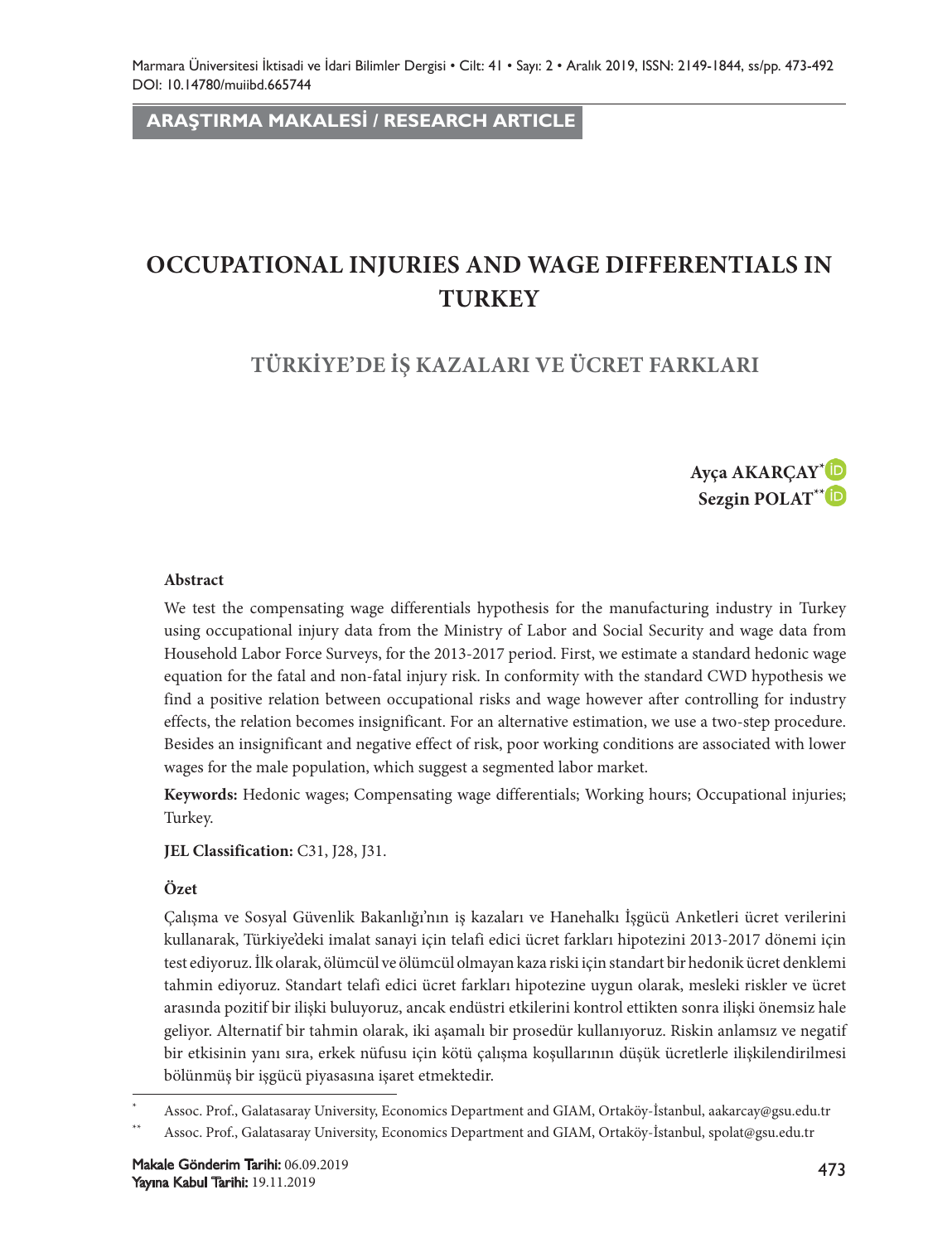**Anahtar Kelimeler**: Hedonik ücretler; Telafi edici ücret farkları; Çalışma saatleri; İş kazaları; Türkiye. **JEL Sınıflandırması**: C31, J28, J31.

### **1. Introduction**

The theory of equalizing differences suggests that, among other factors, wage differentials should reflect the work environment and working conditions (Rosen, 1986).<sup>1</sup> Hard or poor conditions are generally associated with dangerous jobs and working environments where workers are more exposed to accident risks or jobs that require overtime and longer hours where wages are expected to be relatively higher, i.e. the wage differential is expected to compensate for the working conditions (compensating wage differential, CWD).

There are very few studies which directly deal with the wage compensation and working conditions in Turkey. The higher incidence of fatal work accidents is documented in Toksöz  $(2008)^2$  and OECD  $(2006)^3$ , while Messenger  $(2011)^4$  reports that, among European countries, Turkey is an exceptional case in that low wages and longer hours are correlated. In developing countries, weak regulations and institutions worsen working conditions (e.g. poorer work safety and more accidents), particularly in rapidly growing sectors facing global competition Hamalainen (2009)<sup>5</sup>, although poor working conditions also undermine productivity. Table 1 gives working hours in a global perspective where Turkey ranks among the highest. Finally, Turkey scores relatively high levels of subjective work intensity and working time and poor levels of physical environment among European countries (Eurofound, European Working Conditions Surveys)<sup>6</sup>.

<sup>1</sup> Rosen, S. (1986). The theory of equalizing differences. Handbook of Labor economics, 1:641-692.

<sup>2</sup> Toksöz, G. (2008). Decent work country report – Turkey. International Labour Organization.

<sup>3</sup> OECD (2006). Society at a Glance. OECD Social lndicators. Organisation for Economic Co-operation and Development.

<sup>4</sup> Messenger, J. C. (2011). Working time trends and developments in Europe. Cambridge Journal of Economics, 35(2):295-316.

<sup>5</sup> Hamalainen, P. (2009). The effect of globalization on occupational accidents. Safety Science, 47(6):733-742.

<sup>6</sup> Eurofound. European Working Conditions Surveys. https://www.eurofound.europa.eu/data/european-workingconditions-survey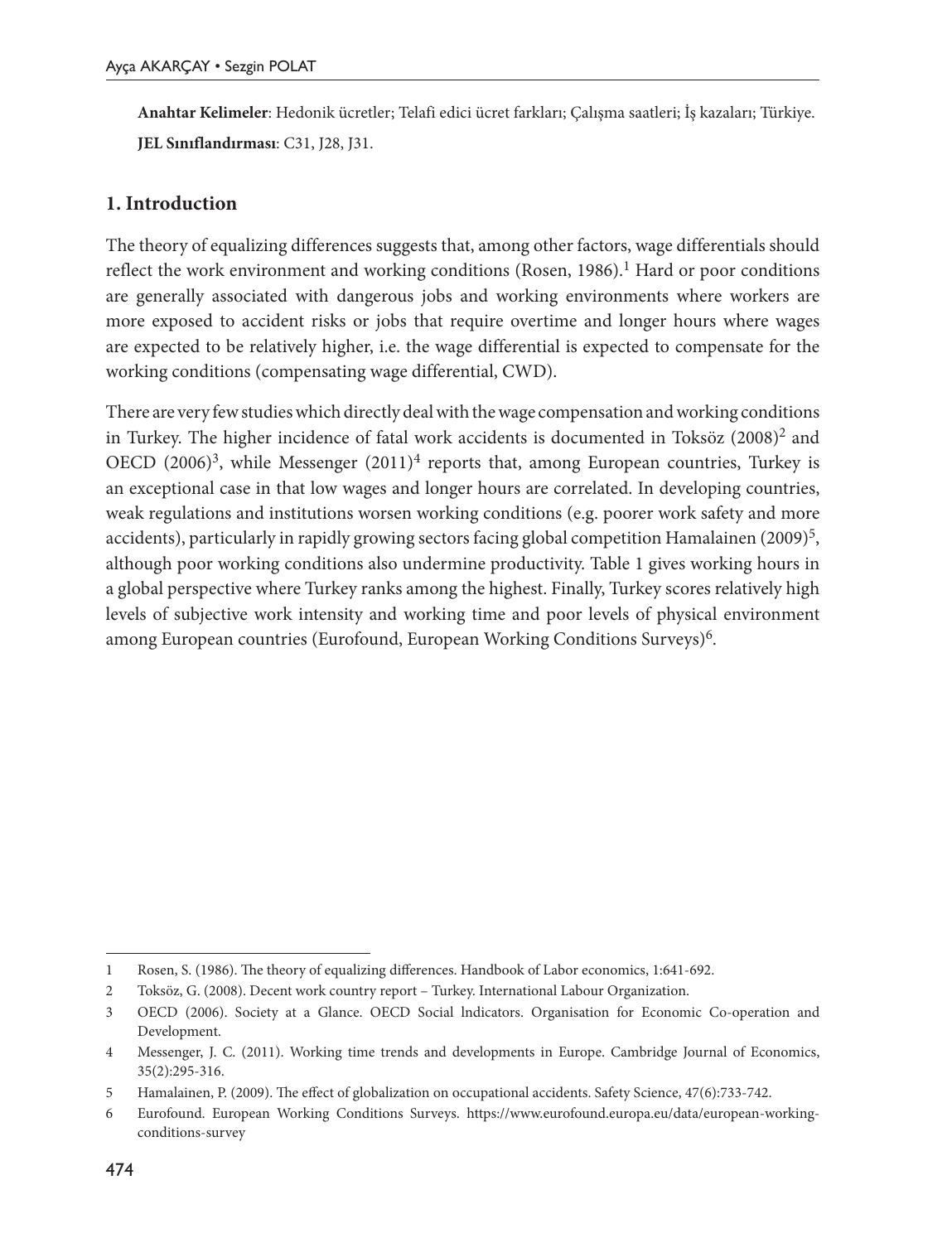Marmara Üniversitesi İktisadi ve İdari Bilimler Dergisi • Cilt: 41 • Sayı: 2 • Aralık 2019, ISSN: 2149-1844, ss/pp. 473-492 Marmara Üniversitesi İktisadi ve İdari Bilimler Dergisi • Cilt: 41 • Sayı: 2 • Aralık 2019, ISSN: 2149-1844, ss/pp. 473-492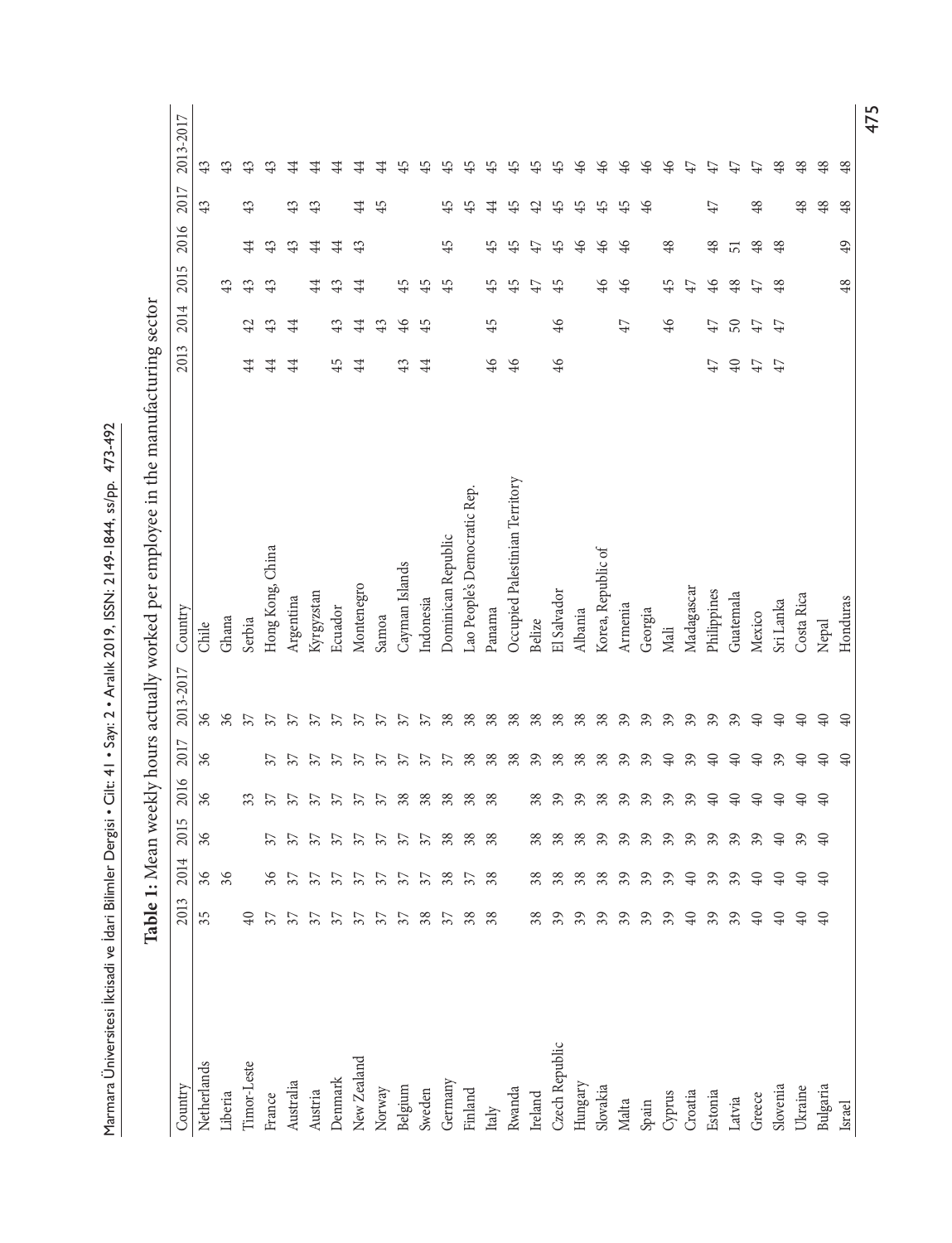| ţ                     |
|-----------------------|
|                       |
| ć<br>١<br>n<br>π<br>ì |
|                       |

| Lithuania                      | $40\,$           | $\overline{40}$ | $\oplus$       | $\overline{40}$                        | $\Theta$        | ¥  | Egypt                    | 49     |                | $50\,$ | $\frac{48}{5}$ | 48             |        |
|--------------------------------|------------------|-----------------|----------------|----------------------------------------|-----------------|----|--------------------------|--------|----------------|--------|----------------|----------------|--------|
| Moldova, Rep. of               |                  |                 | $\mathfrak{D}$ | 9ŧ                                     |                 |    | Mongolia                 | 49     | 49             | 48     | ₽              | $^{49}$        |        |
| Portugal                       | ą0               | $\overline{40}$ | ₽              | ₹                                      | $\overline{40}$ |    | Iran, Islamic Rep. of    |        |                |        |                | 49             |        |
| Russian Federation             |                  |                 |                |                                        | 9ŧ              |    | Kosovo                   |        | 47             |        | 57             |                |        |
| Switzerland                    | ¥                | ₽               | ₽              | ₽                                      |                 |    | Malaysia                 | 49     | 49             | 49     | ₽              |                |        |
| United Kingdom                 | $40\,$           | $\overline{40}$ | $\Theta$       | 9ŧ                                     |                 |    | Namibia                  | 49     | $50\,$         |        | \$             |                | ä      |
| Luxembourg                     | $\theta$         |                 | $\Theta$       |                                        | 39              |    | Viet Nam                 | $50\,$ | 49             | 49     | $\oplus$       | 48             | e<br># |
| United States                  | $\theta_{\rm 0}$ |                 | $\mathbb{Q}$   | 9ŧ                                     | 9ŧ              | ₽  | Zambia                   |        |                |        |                | 49             | ₽      |
| Poland                         | $\exists$        | $\overline{+}$  | $\overline{+}$ | ⋥                                      | ₽               |    | Qatar                    | $50\,$ | $50\,$         | 49     | $\frac{48}{5}$ | 49             | ₽      |
| Kazakhstan                     |                  |                 |                |                                        |                 |    | Thailand                 | $50\,$ | 49             | 49     | 9              | $^{49}$        | ç,     |
| Mauritius                      |                  |                 |                |                                        | 42              |    | Turkey                   | 50     | 50             | 9      | e,             | \$             | 49     |
| Romania                        | 42               |                 |                |                                        |                 |    | Côte d'Ivoire            |        |                |        |                | $50\,$         | ິລ     |
| Iceland                        | 42               |                 | 42             | ⇔                                      | 4               | 42 | Myannar                  |        |                | 52     |                | $50\,$         | 음      |
| Japan                          | 42               | 42              | 42             | 42                                     | 42              | 42 | Pakistan                 | 51     | 51             | 51     | 57             |                | ದ      |
| Seychelles<br>Sierra Leone     |                  | 42              | \$             |                                        |                 | ₩  | Saudi Arabia             |        | 52             | $50\,$ |                |                | ದ      |
|                                |                  | 4               |                |                                        |                 | ≌  | Senegal                  |        |                | 51     |                |                | 51     |
| $\bf { Brazil}$                | 42               | 42              | 42             | 42                                     | 42              | Ħ  | Brunei Darussalam        |        | 53             |        |                | 51             | 52     |
| North Macedonia                | 43               | 4               | 42             | ⇔                                      |                 |    | Bangladesh               | 50     |                |        | 57             | 56             | 54     |
| Bosnia and Herzegovina         |                  | 43              |                |                                        |                 |    | Tanzania, United Rep. of |        | 59             |        |                |                | 59     |
| Cape Verde                     |                  |                 |                |                                        | 43              | 43 | Togo                     |        | 60             |        |                |                | 8      |
|                                |                  |                 |                |                                        |                 |    | Average                  | 42     | 43             | 43     | \$             | 42             | 43     |
|                                |                  |                 |                |                                        |                 |    | Median                   | 40     | $\overline{4}$ | 42     | $\overline{4}$ | $\overline{4}$ | 43     |
| Source: ILOSTAT - "Working tim |                  |                 |                | ie" data, https://www.ilo.org/ilostat/ |                 |    |                          |        |                |        |                |                |        |

Note. For compatibility reasons, only data from Labor Force Survey sources are reported **Note.** For compatibility reasons, only data from Labor Force Survey sources are reported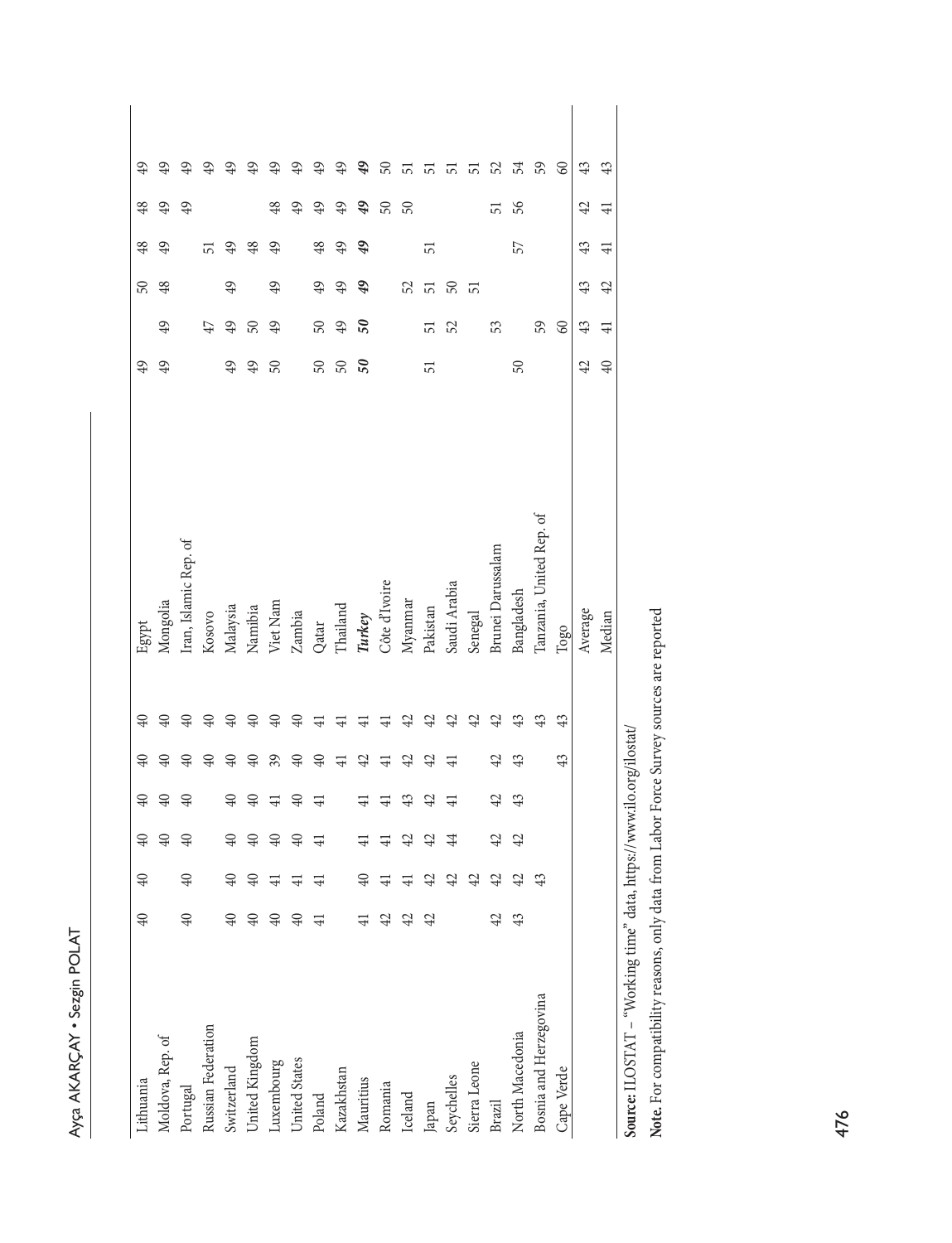| Country          | Type of Source                                   | 2009             | 2010           | 2011            | 2012                     | 2013           | 2014           | 2015    | 2016          | 2017    | 2009-2017        |
|------------------|--------------------------------------------------|------------------|----------------|-----------------|--------------------------|----------------|----------------|---------|---------------|---------|------------------|
| Austria          | Insurance records                                | 1.5              | 2.2            | 2.7             | 1.4                      | 1.8            | $\mathcal{L}$  | 1.5     | 1.9           |         |                  |
| Azerbaijan       | Labour inspectorate records                      |                  |                |                 |                          |                |                |         | $\infty$      | $\sim$  | 7.5              |
| Belarus          | Establishment survey                             |                  |                |                 |                          |                |                |         | 1.8           | 2.4     | 2.1              |
| Belgium          | Insurance records                                | 2.1              | 1.8            | 1.8             | $\sim$                   | 2.3            | 3.2            | 2.7     |               |         | 2.3              |
| Brazil           | Insurance records                                |                  |                | 8.5             |                          |                |                |         |               |         | 8.5              |
| Bulgaria         | Insurance records                                | 3.3              | 3              | 2.8             | 3.7                      | 3.7            | 61             | 3.6     | 2.4           |         | 3.6              |
| Colombia         | Other administrative records and related sources |                  |                |                 |                          | 10.4           |                | 7.3     |               | $\circ$ | 5.9              |
| Croatia          | Insurance records                                | 2.2              | 2.7            | 3.2             | 4.2                      | 1.3            | 1.3            | 1.8     | 2.9           |         | 2.5              |
| Cuba             | Other administrative records and related sources | $\epsilon$       |                |                 |                          |                |                |         |               |         | 2.5              |
| Cyprus           | Labour inspectorate records                      | 2.9              | $2\frac{3}{6}$ | 3.9             | 4.2                      | 73             | 5.3            | $\circ$ | $\circ$       |         | 3.7              |
| Czech Republic   | Labour inspectorate records                      | 2.1              | $\sim$         | 2.5             | 1.7                      | 2.1            | $1.7\,$        | 2.1     |               |         | 2.0              |
| Denmark          | Other administrative records and related sources | $\Box$           | 1.6            | $1.7\,$         | 2.1                      | 1.2            | 2.5            | 1.2     |               |         | $1.6\,$          |
| Egypt            | Establishment survey                             |                  |                | 4.5             | 4.2                      |                | 10.8           | 8.4     |               |         | $7.0\,$          |
| Estonia          | Labour inspectorate records                      | $1.8\,$          | $\circ$        | 2.5             | $17\,$                   | 4.3            | $\circ$        | 3.5     | $\frac{1}{4}$ |         | 2.2              |
| Finland          | Other administrative records and related sources | $0.\overline{3}$ | 2.1            | 0.3             | $1.4\,$                  | $\Box$         | 1.2            |         |               |         | $\Xi$            |
| France           | Insurance records                                | 2.5              | $2.4$<br>1.2   | 2.6             | 2.9                      | 2.3            | 2.8            | 2.6     |               |         | 2.6              |
| Germany          | Insurance records                                | 0.8              |                | $0.8\,$         | $\overline{a}$           | $\overline{a}$ | 0.9            |         |               |         | 1.0              |
| Greece           | Insurance records                                |                  | 0.4            | $1.4\,$         | 1.7                      | 0.9            | 1.6            | 3.2     |               |         | 1.5              |
| Hong Kong, China | Labour inspectorate records                      | $\sqrt{2}$       | $\frac{2}{2}$  | $\overline{12}$ | $\square$                | $\circ$        | 4              | 10      | 13.5          |         | 9.4              |
| Hungary          | Labour inspectorate records                      | 1.4              |                | $\sim$          | $\overline{\phantom{0}}$ | 0.6            | 1.8            | 1.4     | $\Box$        |         | 1.4              |
| Iceland          | Other administrative records and related sources |                  |                | $\circ$         | $\circ$                  | $\circ$        |                | 5.3     |               |         | $1.3\,$          |
| Ireland          | Labour inspectorate records                      | 0.5              |                | 0.9             | $\circ$                  | 0.5            | 1.4            | 1.4     |               |         | 0.8              |
| Israel           | Labour inspectorate records                      |                  |                |                 | 4.3                      |                | 4.7            | 2.6     | 2.9           |         | 3.6              |
| Italy            | Insurance records                                | 2.7              | 2.4            | 2.6             | 2.6                      | 2.2            | $\sim$         | 2.3     |               |         | 2.4              |
| Japan            | Establishment survey                             |                  |                |                 |                          |                |                |         |               |         | $\overline{1.0}$ |
| Kazakhstan       | Establishment or business register               |                  | 11.4           |                 |                          | 11.2           |                | 7.2     |               | 7.9     | 9.4              |
| $\rm Kyrgyzstan$ | Labour inspectorate records                      |                  |                |                 |                          |                |                |         |               |         | 9.0              |
| Latvia           | Labour inspectorate records                      | $\circ$          | 3.5            | 6.4             | 5.2                      | $\overline{5}$ | $\overline{5}$ | 5.6     |               |         | 5.2              |

Table 2: Fatal occupational injuries per 100'000 workers in the manufacturing sector Marmara Üniversitesi İktisadi ve İdari Bilimler Dergisi • Cilt: 41 • Sayı: 2 • Aralık 2019, ISSN: 2149-1844, ss/pp. 473-492

Marmara Üniversitesi İktisadi ve İdari Bilimler Dergisi • Cilt: 41 • Sayı: 2 • Aralık 2019, ISSN: 2149-1844, ss/pp. 473-492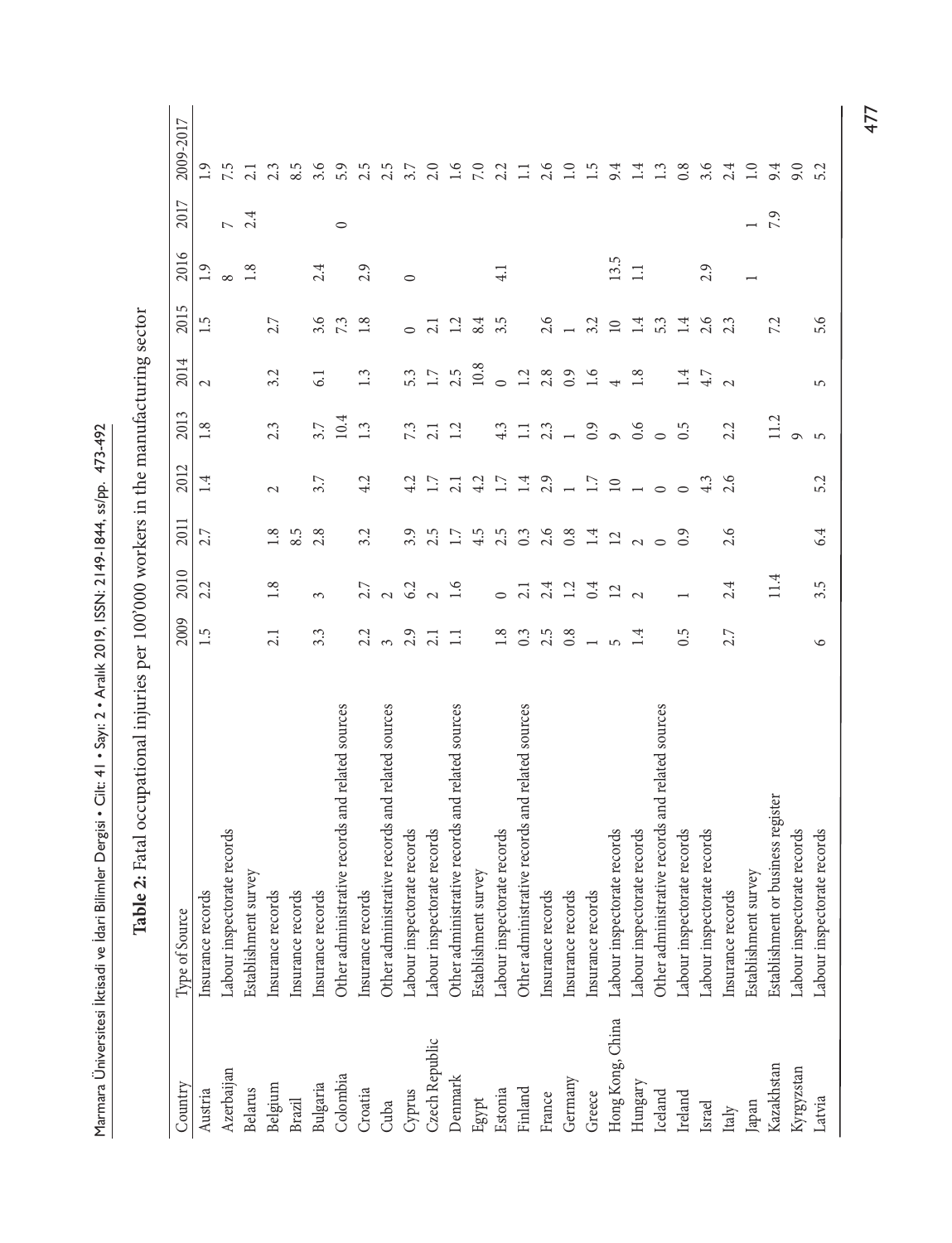| Ĕ<br>r. |
|---------|
| ١<br>č  |
| Š<br>3  |
|         |

| Lithuania          | pectorate records<br>abour ins                                                   | 5.1                   | 5.2           | 3.6              | 1.7            | 4.5             | 2.6            | $\overline{3.1}$ | 5.6             |     | 3.9             |  |
|--------------------|----------------------------------------------------------------------------------|-----------------------|---------------|------------------|----------------|-----------------|----------------|------------------|-----------------|-----|-----------------|--|
| Luxembourg         | Insurance records                                                                | $\tilde{\phantom{0}}$ | 63            | $\circ$          | 3.1            | $\circ$         | $\circ$        | 3.2              |                 |     | 2.2             |  |
| Malta              | Other administrative records and related sources                                 | 4.2                   | $\circ$       | $\circ$          | $\circ$        | $\circ$         | $\circ$        | 4.3              | $\circ$         |     | Ξ               |  |
| Mexico             | Insurance records                                                                |                       |               |                  |                |                 | 5.3            |                  |                 |     | 5.3             |  |
| Moldova, Rep.      | Establishment survey                                                             |                       |               |                  |                |                 |                |                  | 8.1             | 2.5 | 5.3             |  |
| Mongolia           | Official estimate                                                                |                       |               |                  |                |                 |                |                  | 4.7             | 4.3 | 4.5             |  |
| Myanmar            | Labour inspectorate records                                                      | 8.9                   | 67            | 5.4              | 3.8            | 3.7             | 2.9            | 3.6              | $\overline{41}$ | 2.6 | 4.6             |  |
| Netherlands        | Insurance records                                                                | 1.8                   | 1.2           |                  | $\Xi$          | 0.7             | 1.7            | 1.4              |                 |     | 1.3             |  |
| New Zealand        | Insurance records                                                                |                       |               |                  | 1.3            |                 |                |                  |                 |     | 1.3             |  |
| Nicaragua          | Other administrative records and related sources                                 | 12.8                  | 12.1          |                  |                |                 |                |                  |                 |     | 12.5            |  |
| Norway             | Labour inspectorate records                                                      | 2.9                   |               | 2.2              | 1.8            | 1.4             | 2.6            | 0.8              |                 |     | 2.1             |  |
| Panama             | Labour inspectorate records                                                      |                       |               | 0.9              | 0.9            | 0.8             |                | 0.3              | 0.2             |     | 0.6             |  |
| Philippines        | Establishment survey                                                             |                       |               | $\ddot{ }$       |                |                 |                | 12               |                 |     | 3.1             |  |
| Poland             | Establishment survey                                                             | 3.7                   | $\sim$        | 2.8              | 2.3            | $\sim$          | 2.1            | 2.5              |                 |     | 2.6             |  |
| Portugal           | Insurance records                                                                | 3.4                   | 3.3           | 3.7              | 4.5            | 3.6             | 3.4            | 2.2              |                 |     | 3.4             |  |
| Romania            | Labour inspectorate records                                                      | 5.5                   | 73            | 6.6              | $\overline{5}$ | $\overline{51}$ | 4.1            | 4                | 2.9             |     | $\overline{51}$ |  |
| Russian Federation | Establishment survey                                                             |                       |               |                  |                |                 |                |                  |                 |     | 4.0             |  |
| Singapore          | Labour inspectorate records                                                      | 2.6                   | $\frac{6}{1}$ |                  | 2.8            |                 | $\ddot{=}$     | 1.4              | 2.2             | 1.7 | 2.0             |  |
| Slovakia           | Labour inspectorate records                                                      | $1.7\,$               | 2.6           | $\overline{1.9}$ | 2.6            | 2.4             | 1.3            | 1.5              |                 |     | 1.9             |  |
| Slovenia           | Other administrative records and related sources                                 | 2.5                   | 2.7           | 1.6              | 3.9            | 2.8             | 2.2            | 3.8              |                 |     | 2.8             |  |
| Spain              | Insurance records                                                                | $\infty$              | 3.3           | 3.1              | 2.9            | 2.6             | 1.7            | 4.4              | 2.7             |     | 3.0             |  |
| Sri Lanka          | Labour inspectorate records                                                      |                       |               |                  |                |                 | $\frac{6}{1}$  | $\overline{1.9}$ | $\frac{6}{1}$   | 1.7 | 1.7             |  |
| Sweden             | Other administrative records and related sources                                 | $\sim$                | 1.7           |                  | 1.3            | 1.5             | 0.6            | 0.8              | $\circ$         |     | 1.2             |  |
| Switzerland        | Other administrative records and related sources                                 | $\frac{6}{1}$         | 2.2           | $\frac{6}{1}$    | 1.2            | 2.6             | 1.4            | 17               |                 |     | 1.8             |  |
| Turkey             | Insurance records                                                                | 3.5                   | 8.7           | 9.9              | 3.8            | 6.6             | 5.9            | 5.4              | ತ               |     | 6.2             |  |
| Ukraine            | Establishment survey                                                             |                       |               |                  |                | 4.9             | $\overline{5}$ | 4.3              | 53              | 4.4 | 4.8             |  |
| United Kingdom     | Insurance records                                                                | $\overline{0.9}$      |               | 1.2              | 0.7            | 0.8             | 0.7            | 0.9              |                 |     | 0.9             |  |
| United States      | Other administrative records and related sources                                 | 2.3                   | 2.2           | 2.2              | 2.1            | 2.1             | 2.3            | 2.9              | 2.4             |     | 2.3             |  |
| Average            |                                                                                  | 3.0                   | 3.5           | 3.0              | 2.6            | $\overline{31}$ | 2.7            | 3.0              | 3.3             | 3.3 | 3.5             |  |
| Median             |                                                                                  | 2.5                   | 4<br>$\sim$   | S<br>$\sim$      | 2.1            | 2.3             | 2.1            | 2.6              | ৩<br>$\sim$     | 2.6 | 2.5             |  |
|                    | Source: ILOSTAT - "Safety and health at work" data, https://www.ilo.org/ilostat. |                       |               |                  |                |                 |                |                  |                 |     |                 |  |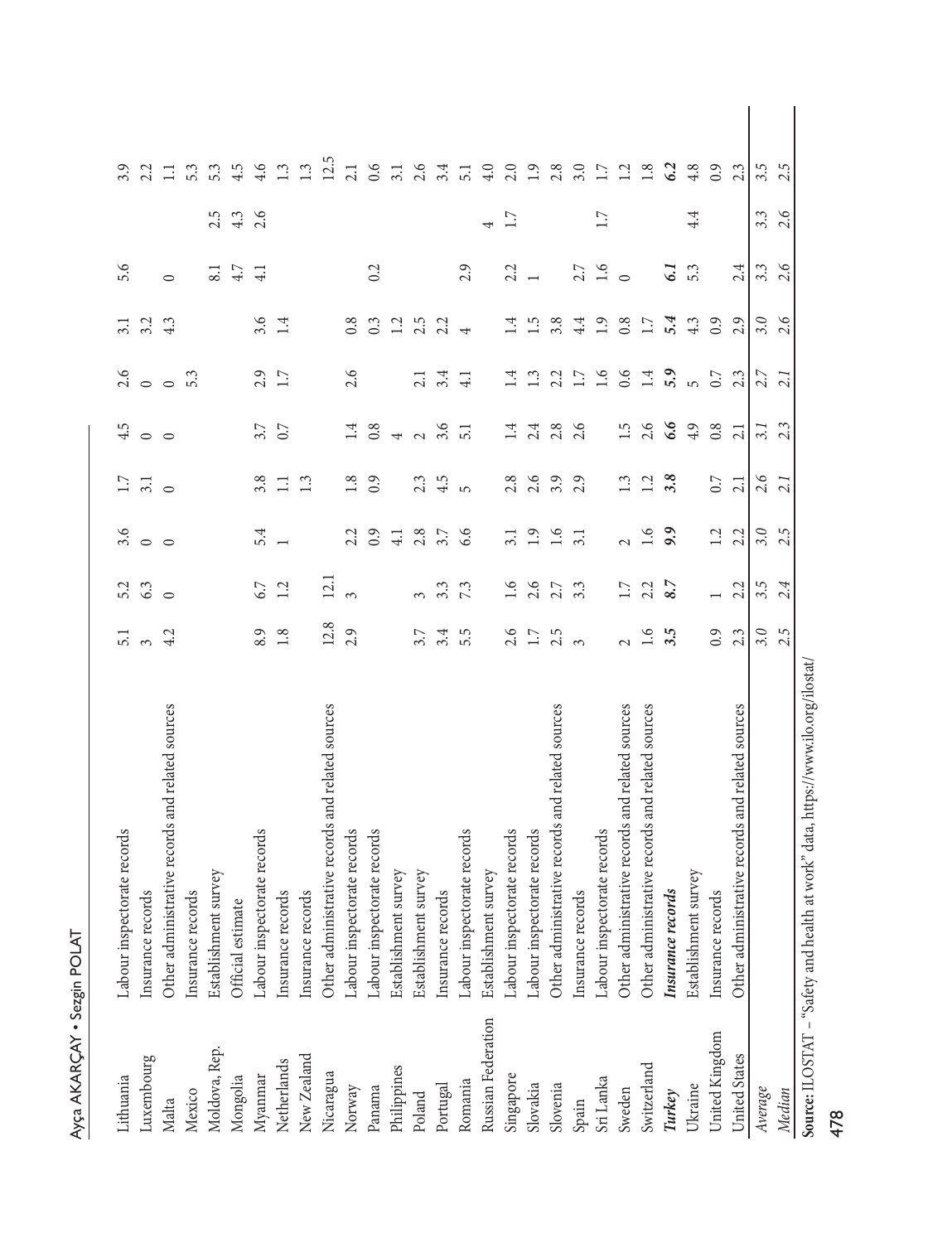| î<br>í                   |
|--------------------------|
| l                        |
| $\ddot{\phantom{a}}$     |
|                          |
| .<br>.<br>.              |
| I                        |
|                          |
| l                        |
|                          |
| i                        |
| ;<br>;<br>)              |
| l<br>ı                   |
|                          |
|                          |
|                          |
|                          |
| Ì                        |
| $\overline{a}$<br>₹<br>Ì |

**Table 3:** Non-fatal occupational injuries per 100'000 workers in the manufacturing sector

Table 3: Non-fatal occupational injuries per 100'000 workers in the manufacturing sector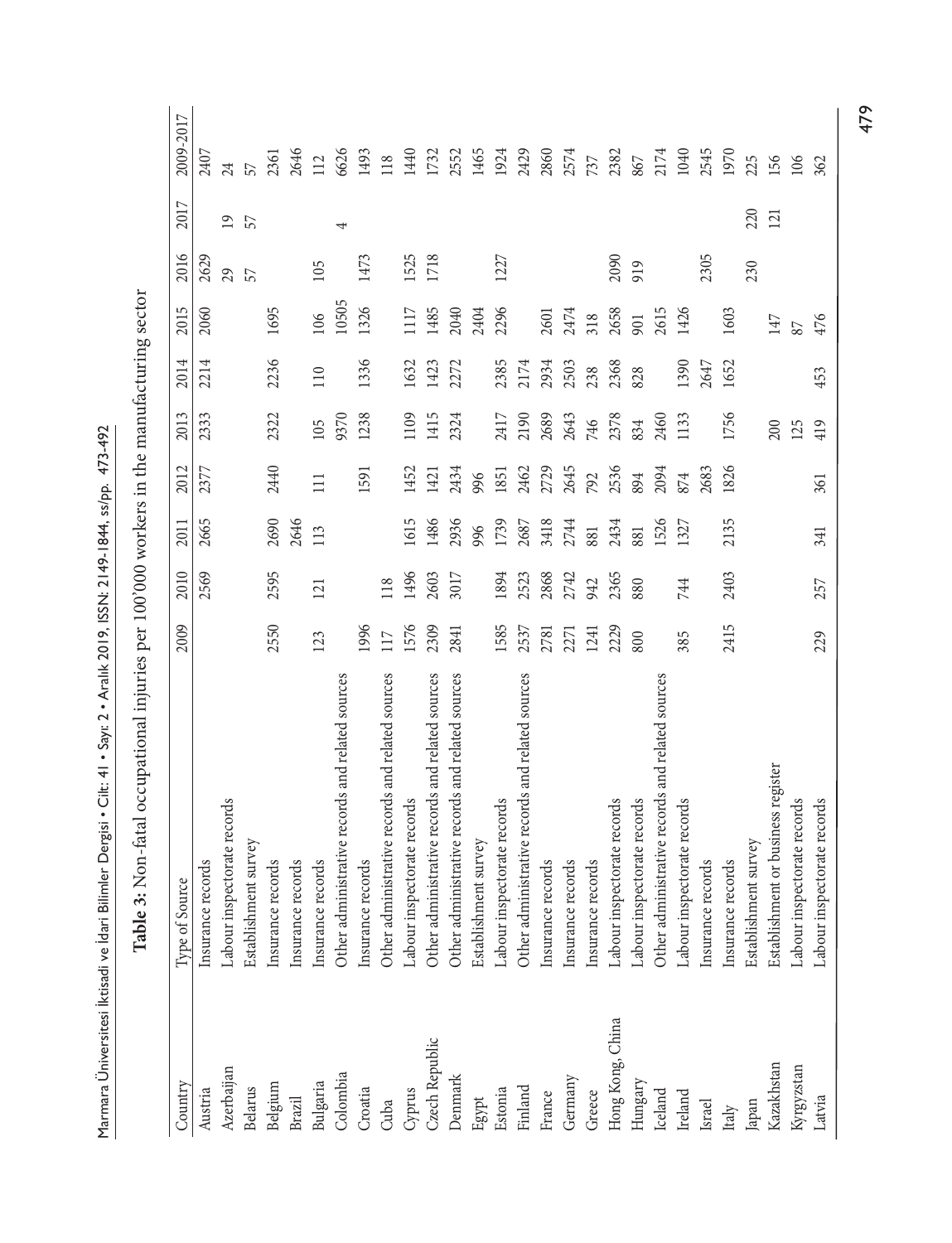| Lithuania                              | inspectorate records<br>Labour                                             | 325             | 350                     | 358             | 429          | 405          | 453            | 494                      | 655            |                 | 434            |
|----------------------------------------|----------------------------------------------------------------------------|-----------------|-------------------------|-----------------|--------------|--------------|----------------|--------------------------|----------------|-----------------|----------------|
| Luxembourg<br>Malta                    | Other administrative records and related sources<br>nce records<br>Insuran | 2362<br>2834    | 2477<br>2813            | 2415<br>2507    | 2386<br>3113 | 2645<br>2811 | 2518<br>5117   | 2144<br>2454             |                |                 | 2873<br>2310   |
| Mexico                                 | Insurance records                                                          |                 |                         | 3695            | 3593         | 3399         | 3250           | 3281                     | 3020           | 2732            | 3282           |
| Moldova, Rep.                          | Establishment survey                                                       |                 |                         |                 |              |              |                |                          | 92             | 94              | 93             |
| Mongolia                               | Official estimate                                                          |                 |                         |                 |              |              |                |                          | 33             | 62              | 47             |
| Myanmar                                | Labour inspectorate records                                                | $\overline{30}$ | $\overline{\mathbf{C}}$ | $\overline{17}$ | $\supseteq$  |              |                | $\overline{\phantom{0}}$ | 26             | $\overline{19}$ | 16             |
| Netherlands                            | Insurance records                                                          | 2729            | 3297                    | 3130            | 3634         | 3033         | 1636           | 1812                     | 6700           |                 | 3246           |
| New Zealand                            | Insurance records                                                          |                 |                         |                 | 1100         |              |                | 2200                     |                |                 | 1650           |
| Nicaragua                              | Other administrative records and related sources                           | 13001           | 12840                   |                 |              |              |                |                          |                |                 | 12921          |
| Norway                                 | Labour inspectorate records                                                | 4561            | 3220                    | 2117            | 3049         | 1301         | 624            | 609                      |                |                 | 2212           |
| Panama                                 | Labour inspectorate records                                                |                 |                         |                 |              |              |                |                          | 0              |                 |                |
| Philippines                            | Establishment survey                                                       |                 |                         |                 |              | 1026         |                | 886                      |                |                 | 956            |
| Poland                                 | Establishment survey                                                       | 1759            | 1220                    | 1028            | 1127         | 997          | 986            | 875                      |                |                 | 1142           |
| Portugal                               | Insurance records                                                          | 4656            | 4419                    | 4272            | 4466         | 4597         | 4720           | 4296                     |                |                 | 4489           |
| Romania                                | Labour inspectorate records                                                | 77              | 128                     | 112             | 107          | 114          | 101            | 112                      | 124            |                 | 109            |
| Russian Federation                     | Establishment survey                                                       |                 |                         |                 |              |              |                |                          |                | 153             | 153            |
| Singapore                              | inspectorate records<br>Labour                                             |                 |                         |                 |              |              | 713            | 639                      | 548            | 612             | 628            |
| Slovakia                               | Labour inspectorate records                                                | 797             | 918                     | 806             | 763          | 618          | 641            | 665                      | 679            |                 | 736            |
| Slovenia                               | Other administrative records and related sources                           | 2819            | 2933                    | 2853            | 2706         | 2327         | 2222           | 2237                     |                |                 | 2585           |
| Spain                                  | Insurance records                                                          | 6412            | 6164                    | 4538            | 3696         | 3672         | 3877           | 3949                     | 5193           |                 | 4688           |
| Sri Lanka                              | Labour inspectorate records                                                |                 |                         |                 |              |              | $\overline{0}$ | 8                        | 73             | 74              | $\overline{7}$ |
| Sweden                                 | Other administrative records and related sources                           | 927             | 1025                    | 998             | 1026         | 991          | 981            | 970                      | 1179           |                 | 1012           |
| Switzerland                            | Other administrative records and related sources                           | 1805            | 2236                    | 1985            | 2124         | 2401         | 2342           | 2057                     |                |                 | 2136           |
| Turkey                                 | Insurance records                                                          | 1271            | 1124                    | 1102            | 1103         | 2261         | 2586           | 2736                     | 3055           |                 | 1905           |
| Ukraine                                | Establishment survey                                                       |                 |                         |                 |              | 105          | 75             | $\mathcal{L}$            | $\overline{7}$ | 84              | 83             |
| United Kingdom                         | Insurance records                                                          | 1215            | 1159                    | 1281            | 1245         | 1257         | 1284           | 1125                     |                |                 | 1224           |
| United States                          | Establishment survey                                                       | 1000            | 1100                    | 1100            | 1100         | 1000         | 1000           | 1000                     | 900            |                 | 1025           |
| Average                                |                                                                            | 2188            | 2216                    | 1831            | 1784         | 1790         | 1650           | 1668                     | 1264           | 327             | 1739           |
| ec - C - t<br><b>TIOCTAT</b><br>Median | π<br>LI.<br>É                                                              | 1805            | 2236                    | 1677            | 1709         | 1358         | 1527           | 1426                     | 679            | 84              | 1453           |

Ayça AKARÇAY • Sezgin POLAT

Ayça AKARÇAY • Sezgin POLAT

Source: ILOSTAT – "Safety and health at work" data, https://www.ilo.org/ilostat/ **Source:** ILOSTAT – "Safety and health at work" data, https://www.ilo.org/ilostat/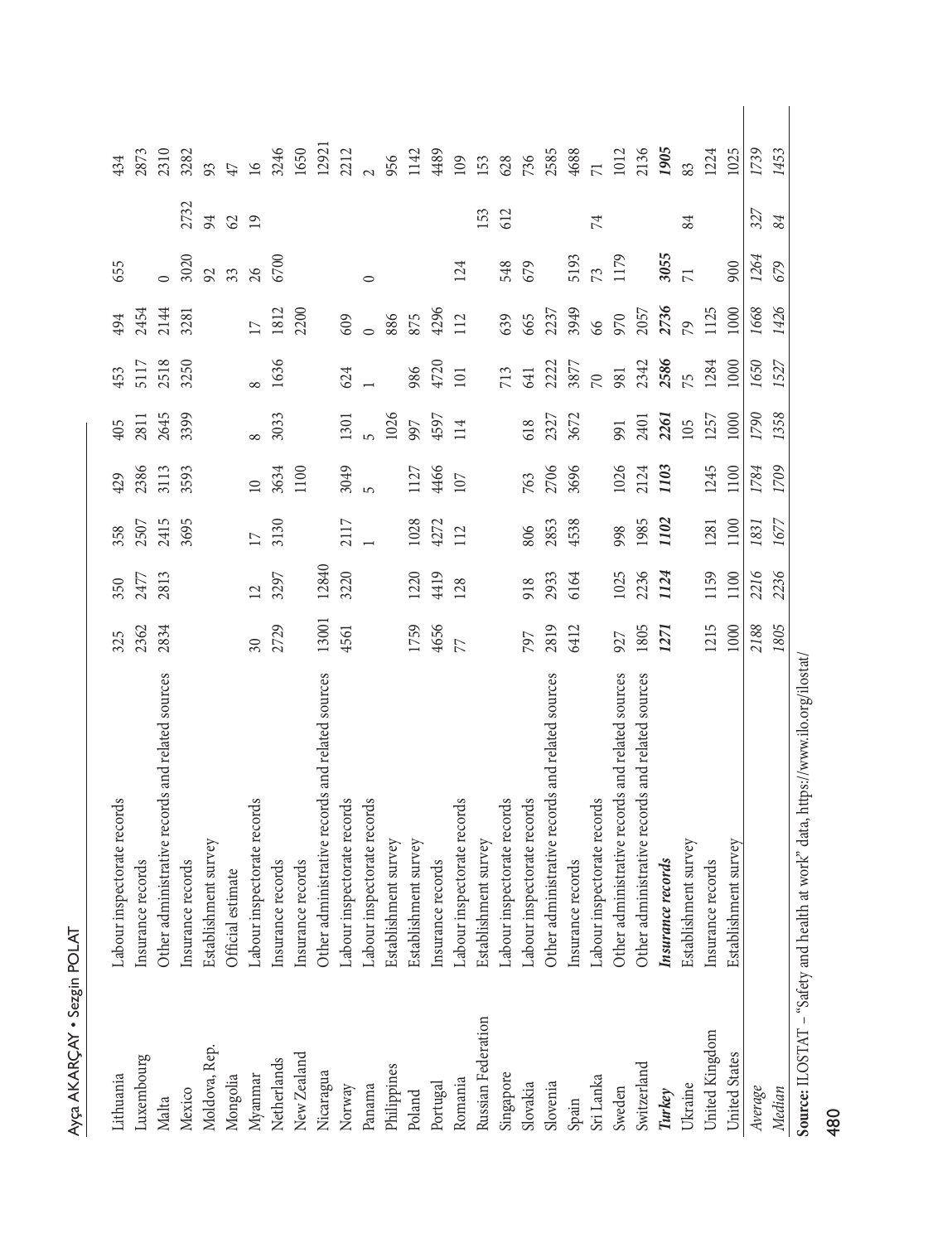International comparisons are extremely difficult due to the heterogeneities across countries in terms of laws, quantitative and qualitative inspection capacity and law enforcement on the one hand, and in terms of data collection and population coverage on the other. Two major discrepancies across definitions are: population coverage (typically in Turkey the main data source is the insurance records hence only the insured sector which covers formal employment and injury cases reported to the insurance; also note that data from establishment surveys in developing countries usually do not cover all types of establishments, notably in terms of size) and the definition of occupational injury<sup>7</sup> (e.g. whether commuting accidents are included or not). A supplementary issue is the bias in fatal versus non-fatal injuries: fatal injuries are relatively less subject to record bias because the injury is more explicit and non-recording is less prevalent compared to non-fatal injuries. More, the compensation is paid to the family survivor(s) ex-post (once the accident has occurred) which is relatively less subject to negotiation compared to wage. Nevertheless, both types of injuries are likely to be undercounted in countries with poorer laws or poorer enforcement capacity.

ILO's data on "Safety and Health at Work" provides the largest country coverage, Tables 2 and 3 give comparative data for countries for which both fatal and non-fatal occupational injuries data in the manufacturing sector is available for any given year between 2009-2017. With these limitations in mind (notably variations in the data source and coverage of employees) $\frac{8}{3}$ , Turkey stands above average and median values for all the years data is available and period average for fatal occupational injuries (Table 2), without and particular increasing or decreasing trend. The variance in non-fatal occupational injuries is higher than that in fatal injuries as expected, and, for a number of countries, data less reliable.

For Turkey, there is a break in 2013 which is due to a reform in the law on occupational health and safety<sup>9</sup> which has amended the previous law by implementing compulsory register of occupational injuries by the employer. Until 2012, the statistics of insured persons victim of occupational injuries reported the number of occupational injuries for which the compensation was paid and the case was closed. As of 2013, following the European Statistics on Accidents at Work (ESAW) "accidents at work resulting in more than three days of absence from work" are recorded, 10 in other words the establishment is held to register all work accidents for which

9 Act No. 6331 on Occupational Health and Safety, Resmi Gazete, 2012-06-30, No. 28339, https://www.ilo.org/dyn/ natlex/docs/ELECTRONIC/92011/106960/F196.439.3422/TUR-2012-L-92011.pdf For the unofficial English translation: https://www.ilo.org/dyn/natlex/docs/MONOGRAPH/92011/106963/ F102.823.1731/TUR92011%20Eng.pdf For more details on the evolution of legal regulation of occupational health and safety in Turkey see Bilir, N. (2016). Occupational Safety and Health Profile: Turkey. ILO.

<sup>7</sup> "Occupational injuries" is the term used by ILO, alternatively "occupational accidents", "work accidents", "work injuries" are synonyms, they cover both fatal (deathly) and non-fatal injuries if not mentioned otherwise.

<sup>8</sup> Due to data scarcity we report figures from all types of sources, limiting the figures to the same data source would have substantially limited the number of comparable countries.

<sup>10</sup> "Only full calendar days of absence from work have to be considered, excluding the day of the accident. Consequently, 'more than three calendar days' means 'at least four calendar days', which implies that only if the victim resumes work on the fifth (or subsequent) working day after the date on which the accident occurred should the incident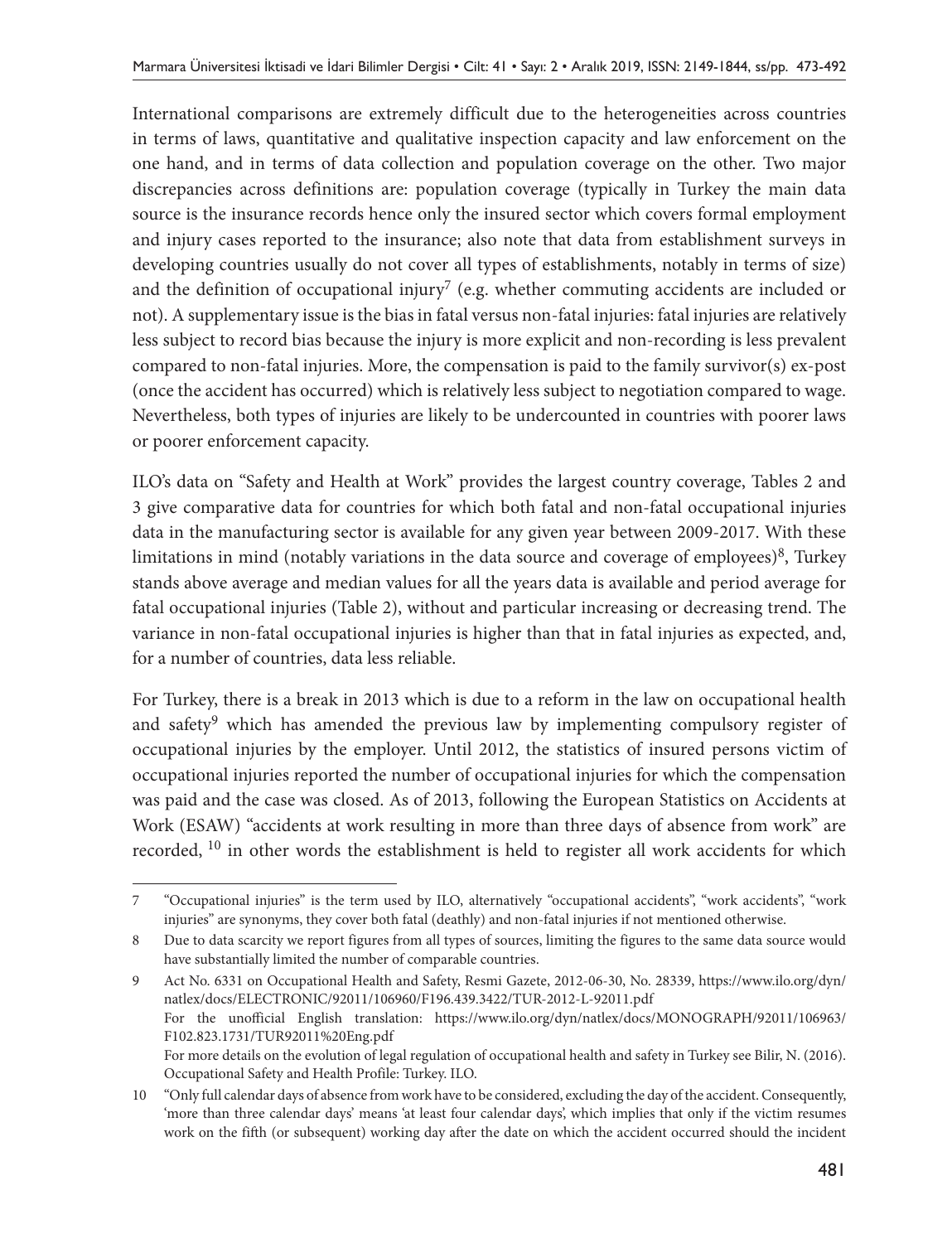victims resume work on the fifth day after the day of the accident or later, regardless of the status of the compensation and the case. This reform clearly shows how the statistics are sensitive to rules, and non-fatal injuries even more so. Turkey is below average and median until 2012, and above thereafter with an increasing trend. Given that the statistics following the reform are more accurate we can conclude that occupational injury risk in Turkey, fatal and non-fatal, is relatively high in comparison with world averages.

In the following section we present the data, the estimation strategy and results. The basic hedonic OLS estimations yield inconsistent results: we first find a significant and positive wage compensation, when we add industry-fixed effects the compensation becomes insignificant and negative. Then, using a two-step strategy which allows for multi-level estimation, we regress industry wage differentials on working conditions proxies. Our results suggest that wage differentials do not reflect wage compensation for poorer industry-specific working conditions, which include long hours, informal employment and on-the-job-search rates (proxy for job satisfaction), especially for the male population. These findings support the labor market segmentation thesis, which seem to be more relevant than the compensating wage differential theory in the context of developing countries in riskier sectors with poorer working conditions and greater power asymmetry that countervails the impact predicted by the CWD.

## **2. Hedonic Wage Regression**

Turkey's Household Labor Force Surveys (HLFS) provide detailed information on wages and work characteristics. In order to estimate the wage premium related to unsafe work, we use accident rates from the official occupational injury figures that are collected through the Social Security Institution's (SSI) records and provided by Turkey's Ministry of Labor and Social Security (MoLSS). The MoLSS's industry classification, which is compatible with the HLFS, has a broad coverage including 24 sub-sectors of manufacturing industry (NACE, rev. 2). We limit our study to the manufacturing sector because although non-manufacturing sectors such as construction, mining or transportation may be riskier, the two-digit classification is insufficient to capture heterogeneities within the sectors.

We run our estimates for the whole population and for the male population separately: men are more affected by occupational injuries as they are more likely to work in riskier jobs which causes a selection issue and different CWDs across gender. Our data are pooled cross-sections covering the 2013-2017 period given the break in the non-fatal occupational injury data. The accident figures include only formally employed wage-earning workers who are subject to social security coverage (under Article 4-1/a of Act 5510). The total number of workers corresponding to each sector are obtained from the MoLSS and per worker figures are calculated according to the number of registered (formal) workers in each industry.<sup>11</sup>

be included." European Union (2012) European Statistics on Accidents at Work (ESAW). Summary methodology. Eurostat Methodologies and Working papers.

<sup>11</sup> For developing economies, ignoring the amount of informal employment and the importance self-employment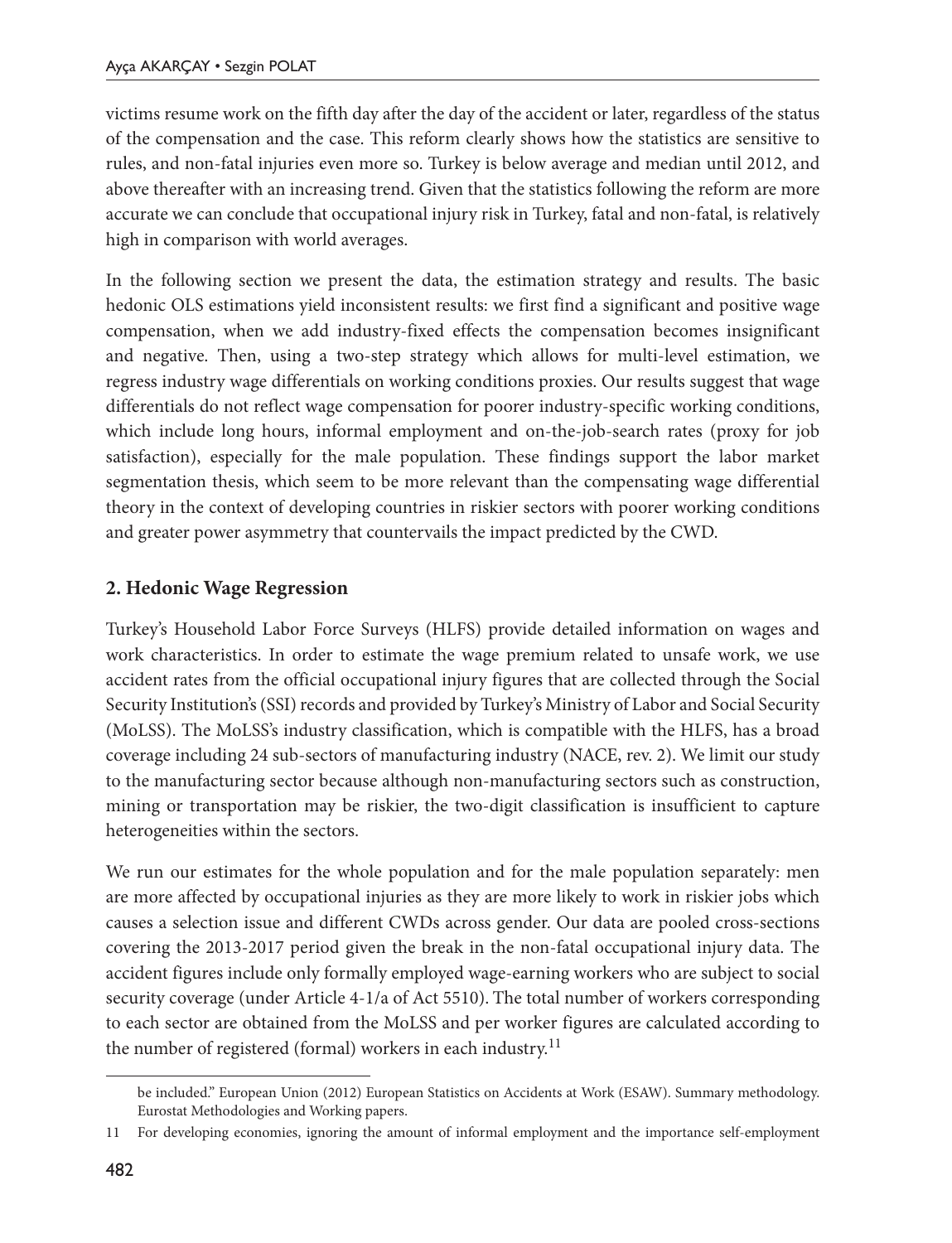The standard hedonic wage model Eq. (1) estimated in this study combines the usual wage equation with a compensation factor for the risk to wage earners associated with each specific industry.

## $\ln(w_{ijt}) = \alpha + \beta X_{ijt} + \theta I_{it} + \gamma p_{it} + \varepsilon_{ijt}(1)$

In Eq. (1),  $W_{ijt}$  denotes the log real hourly wage expressed in 2017 prices of individual *i* in industry *i* in year *t*.  $X_{ijt}$  is a set of individual covariates including gender, age, age squared, birth place (local or not), education (5 categories), marital status (4 categories), employment sector (public or not), tenure years, tenure years squared, regular working hours and firm size (3 categories).  $I_{jt}$  indicates the industry averages of variables that are likely to capture working conditions (average regular working hours, average years of job tenure, share of workers with post-secondary ratio and on-the-job search ratio)<sup>12</sup>,  $\gamma$  denotes the compensation associated with the industry specific occupational fatal or non-fatal injury risk for a given year,  $\frac{p_{jt}}{t}$ , and  $\frac{\varepsilon_{ijt}}{t}$  is the error term. Estimations include NUTS1 level regions (12 regions), occupations (9 categories) at the individual level, also industry  $(23 \text{ industries})^{13}$  fixed effects (when specified) and year (5) years) fixed effects. Table 4 gives a brief description of data that will be used in regressions.

|                                        | All workers |           | Men   |           |
|----------------------------------------|-------------|-----------|-------|-----------|
| Variables                              | Mean        | Std. Dev. | Mean  | Std. Dev. |
| Fatal injury per 10000 worker          | 0.78        | 0.61      | 0.98  | 0.69      |
| Non-fatal injury per 100 worker        | 3.57        | 1.92      | 4.04  | 2.04      |
| Individual characteristics of employee |             |           |       |           |
| $Female=1$                             | 0.21        | 0.41      |       |           |
| Age                                    | 34.96       | 9.45      | 35.21 | 9.48      |
| $Local=1$                              | 0.56        | 0.50      | 0.57  | 0.50      |
| Education                              |             |           |       |           |
| No schooling                           | 0.02        | 0.15      | 0.02  | 0.14      |
| Primary                                | 0.33        | 0.47      | 0.32  | 0.47      |
| Lower secondary                        | 0.23        | 0.42      | 0.24  | 0.43      |
| Upper secondary                        | 0.27        | 0.45      | 0.29  | 0.45      |
| Tertiary                               | 0.14        | 0.35      | 0.13  | 0.34      |
| Marital status                         |             |           |       |           |

biases the true accident cases in each sector. Hamalainen et al. (2009) argue that the global figures provided by the ILO underestimate the true level of accidents. Hamalainen, P., Leena Saarela, K., and Takala, J. (2009). Global trend according to estimated number of occupational accidents and fatal work-related diseases at region and country level. Journal of Safety Research, 40(2):125-139.

12 The inclusion of industry-specific averages might help isolate omitted factors. Krueger and Summers (1988) find that, in OLS estimations, controlling for working conditions does not change pay differentials across industries. These variables are constructed using the HLFS. Krueger, A. B. and Summers, L. H. (1988). Efficiency wages and the inter-industry wage structure. Econometrica. Journal of the Econometric Society, 259-293.

13 The NACE rev. 2 definition includes 24 industries within the manufacturing sector, we omit the sub-sector of "Manufacture of tobacco products" because of the insufficient number of observations.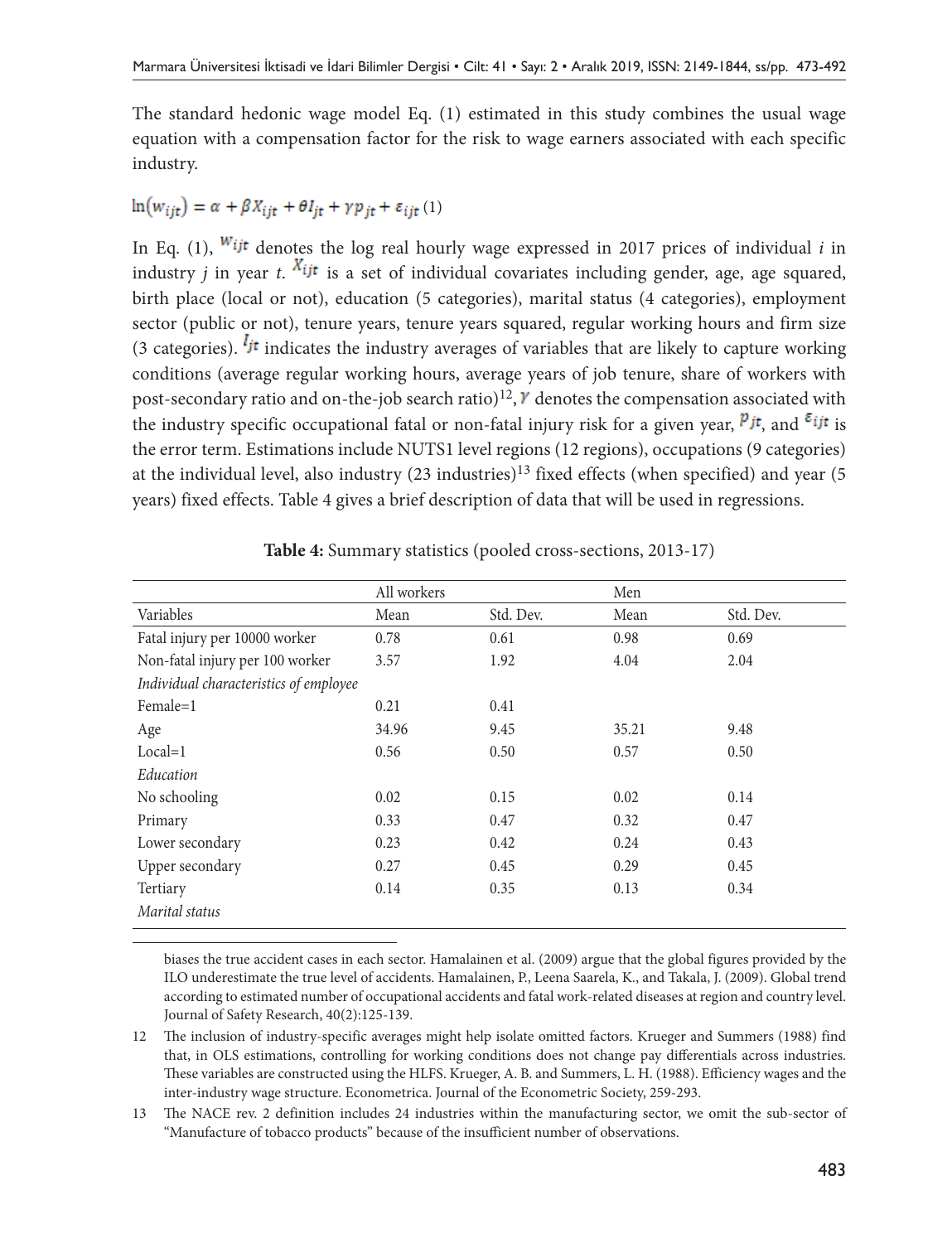### Ayça AKARÇAY • Sezgin POLAT

| 0.25   | 0.43   | 0.24   | 0.43   |
|--------|--------|--------|--------|
| 0.72   | 0.45   | 0.74   | 0.44   |
| 0.03   | 0.16   | 0.02   | 0.13   |
| 0.00   | 0.06   | 0.00   | 0.04   |
|        |        |        |        |
| 0.02   | 0.12   | 0.02   | 0.14   |
| 5.39   | 6.11   | 5.82   | 6.39   |
| 50.25  | 8.28   | 50.70  | 8.50   |
| 0.14   | 0.35   | 0.15   | 0.36   |
| 0.25   | 0.43   | 0.25   | 0.43   |
| 0.61   | 0.49   | 0.60   | 0.49   |
|        |        |        |        |
| 50.54  | 2.20   | 51.05  | 2.54   |
| 0.15   | 0.07   | 0.14   | 0.07   |
| 5.63   | 0.67   | 6.09   | 0.57   |
| 0.18   | 0.11   | 0.14   | 0.09   |
| 0.02   | 0.01   | 0.02   | 0.01   |
| 94.377 | 94.377 | 74.476 | 74.476 |
|        |        |        |        |

**Table 5:** Hedonic wage regressions (OLS, pooled cross-sections, 2013-17)

|                               | All workers |            |         |          |          | Men       |            |         |         |          |
|-------------------------------|-------------|------------|---------|----------|----------|-----------|------------|---------|---------|----------|
|                               | (1a)        | (2a)       | (3a)    | (4a)     | (5a)     | (1b)      | (2b)       | (3b)    | (4b)    | (5b)     |
| Fatal injury<br>per 10000     |             |            |         |          |          |           |            |         |         |          |
| worker                        | $2.445*$    |            | 0.038   |          | $-0.229$ | $2.313**$ |            | 0.355   |         | $-0.148$ |
|                               | (1.228)     |            | (0.428) |          | (0.469)  | (1.073)   |            | (0.384) |         | (0.445)  |
| Non-fatal<br>injury per 100   |             |            |         |          |          |           |            |         |         |          |
| worker                        |             | $0.012***$ |         | $-0.006$ | $-0.007$ |           | $0.012***$ |         | 0.000   | $-0.000$ |
|                               |             | (0.003)    |         | (0.006)  | (0.007)  |           | (0.003)    |         | (0.008) | (0.008)  |
| Average<br>regular<br>working |             |            |         |          |          |           |            |         |         |          |
| hours                         |             |            |         |          | $-0.005$ |           |            |         |         | $-0.007$ |
|                               |             |            |         |          | (0.004)  |           |            |         |         | (0.005)  |
| Post-<br>secondary            |             |            |         |          |          |           |            |         |         |          |
| worker ratio                  |             |            |         |          | 0.069    |           |            |         |         | 0.111    |
|                               |             |            |         |          | (0.195)  |           |            |         |         | (0.162)  |
| Average years                 |             |            |         |          |          |           |            |         |         |          |
| of job tenure                 |             |            |         |          | 0.003    |           |            |         |         | 0.002    |
|                               |             |            |         |          | (0.007)  |           |            |         |         | (0.005)  |
| Informal                      |             |            |         |          |          |           |            |         |         |          |
| worker ratio                  |             |            |         |          | $-0.076$ |           |            |         |         | $-0.141$ |
|                               |             |            |         |          | (0.085)  |           |            |         |         | (0.086)  |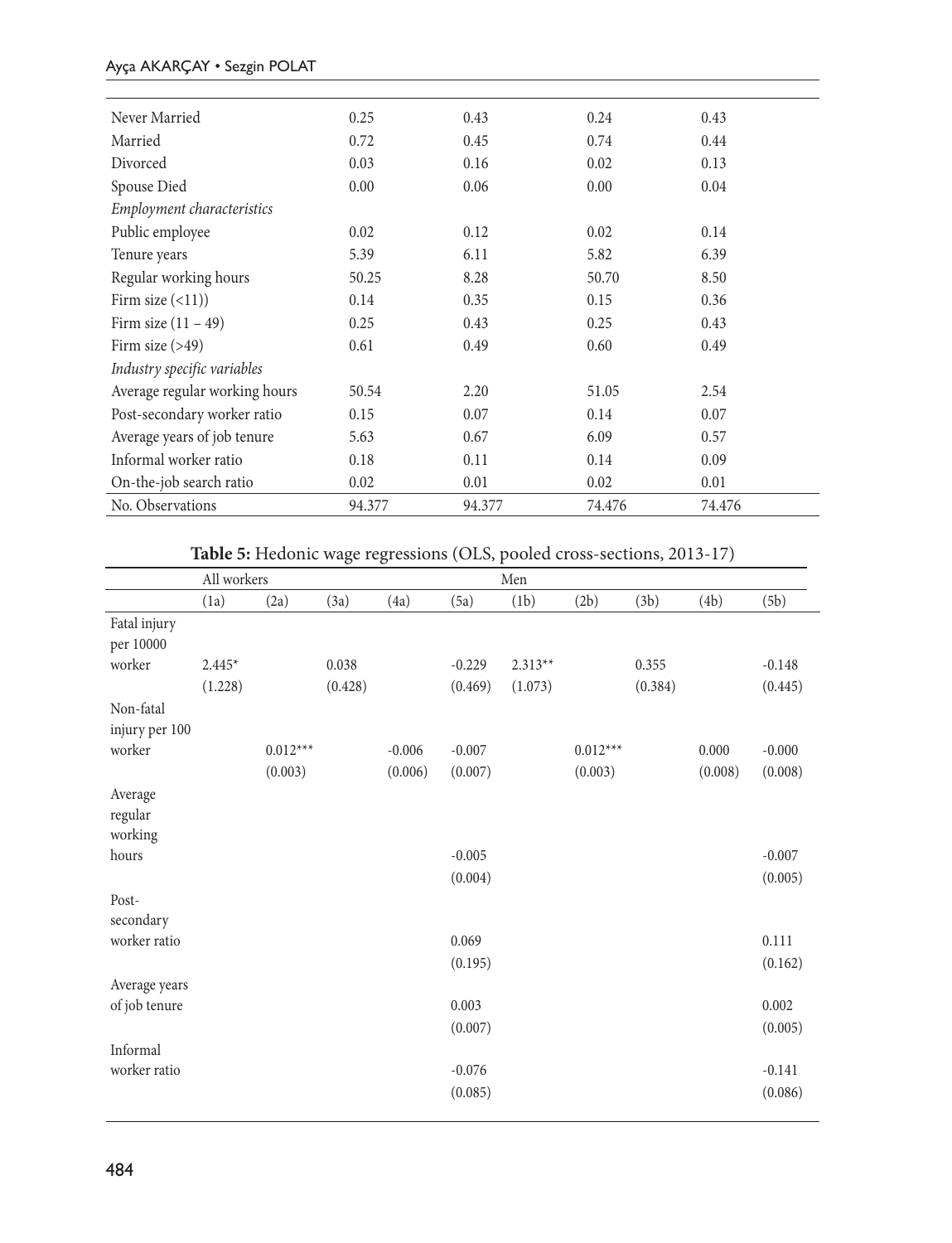| $On$ -the-job<br>search ratio |                       |                       |                       |                       | $-0.153$<br>(0.328)   |                       |                       |                       |                       | $-0.307$<br>(0.269)   |
|-------------------------------|-----------------------|-----------------------|-----------------------|-----------------------|-----------------------|-----------------------|-----------------------|-----------------------|-----------------------|-----------------------|
| Constant                      | $2.590***$<br>(0.064) | $2.578***$<br>(0.067) | $2.605***$<br>(0.069) | $2.619***$<br>(0.075) | $2.905***$<br>(0.269) | $2.554***$<br>(0.064) | $2.539***$<br>(0.064) | $2.586***$<br>(0.068) | $2.589***$<br>(0.068) | $2.977***$<br>(0.286) |
| Year effects                  | yes                   | yes                   | yes                   | yes                   | yes                   | yes                   | yes                   | yes                   | yes                   | yes                   |
| Industry                      |                       |                       |                       |                       |                       |                       |                       |                       |                       |                       |
| effects                       | no                    | no                    | yes                   | yes                   | yes                   | no                    | no                    | yes                   | yes                   | yes                   |
| <b>Observations</b>           | 94,377                | 94,377                | 94,377                | 94,377                | 94,377                | 74,476                | 74,476                | 74,476                | 74,476                | 74,476                |
| R-squared                     | 0.595                 | 0.596                 | 0.603                 | 0.603                 | 0.603                 | 0.586                 | 0.587                 | 0.595                 | 0.595                 | 0.595                 |

Omitted categories: no schooling for education, less than 10 workers for firm size, 2013 for the year effect, food sector for the industry effect, executive managers for occupations, Istanbul province for regions.

All estimations include covariates for individual characteristics, 12 NUTS1 region and 9 occupation dummies.

\*\*\* p<0.01, \*\* p<0.05, \* p<0.1

Robust standard errors in parentheses.

Table 5 gives the OLS results for the hedonic wage model for all workers (columns 1a to 5a) and for men (1b to 5b). The basic coefficients of the basic hedonic wage regression without the industry dummies are significant and have the expected positive sign (columns 1 and 2). The value is greater for the fatal accidents (2.4 for the total population and 2.3 for the male population) compared to non-fatal injuries (0.012 for both populations) which is also intuitive as the compensation for deathly accidents are expected to be higher. However, in the model with the industry fixed effects (columns 3 to 5) the compensation effects become insignificant, and once industry-specific averages are introduced (columns 5) all compensation effects remain insignificant and have a negative sign.

We address these inconsistent results for risk compensation since they indicate a multicollinearity problem reported in earlier studies like Hintermann et al. (2010)<sup>14</sup> and Viscusi and Aldy (2003)<sup>15</sup>. It is hard to distinguish the premium associated with a specific industry and the risk compensation related to a particular job. By using industry dummies, Leigh (1995)<sup>16</sup> finds that risk variables and inter-industry differentials are correlated. This is also true for the industry averages we have included as proxies for working conditions. He concludes that the data is insufficient to produce accurate estimates of risk compensation. In the following section we use a multi-level approach using a two-step procedure as an alternative. Another possible solution to this problem, proposed by Kochi (2011)<sup>17</sup>, is to use more detailed risk data, which would help isolate specific accident rates by including comprehensive occupation-industry pairs. However, it is not always possible to obtain a breakdown matching specific industry-occupation pairs for every country. In Turkey's

<sup>14</sup> Hintermann, B., Alberini, A., and Markandya, A. (2010). Estimating the value of safety with labour market data: are the results trustworthy? Applied Economics, 42(9):1085 – 1100.

<sup>15</sup> Viscusi, W. K. and Aldy J. E. (2003). The value of a statistical life: a critical review of market estimates throughout the world. Journal of Risk and Uncertainty, 27(1):5-76.

<sup>16</sup> Leigh, J. P. (1995). Compensating wages, value of a statistical life, and inter-industry differentials. Journal of Environmental Economics and Management, 28(1):83-97.

<sup>17</sup> Kochi, I. (2011). Endogeneity and estimates of the value of a statistical life. Environmental Economics, 2(4):17-31.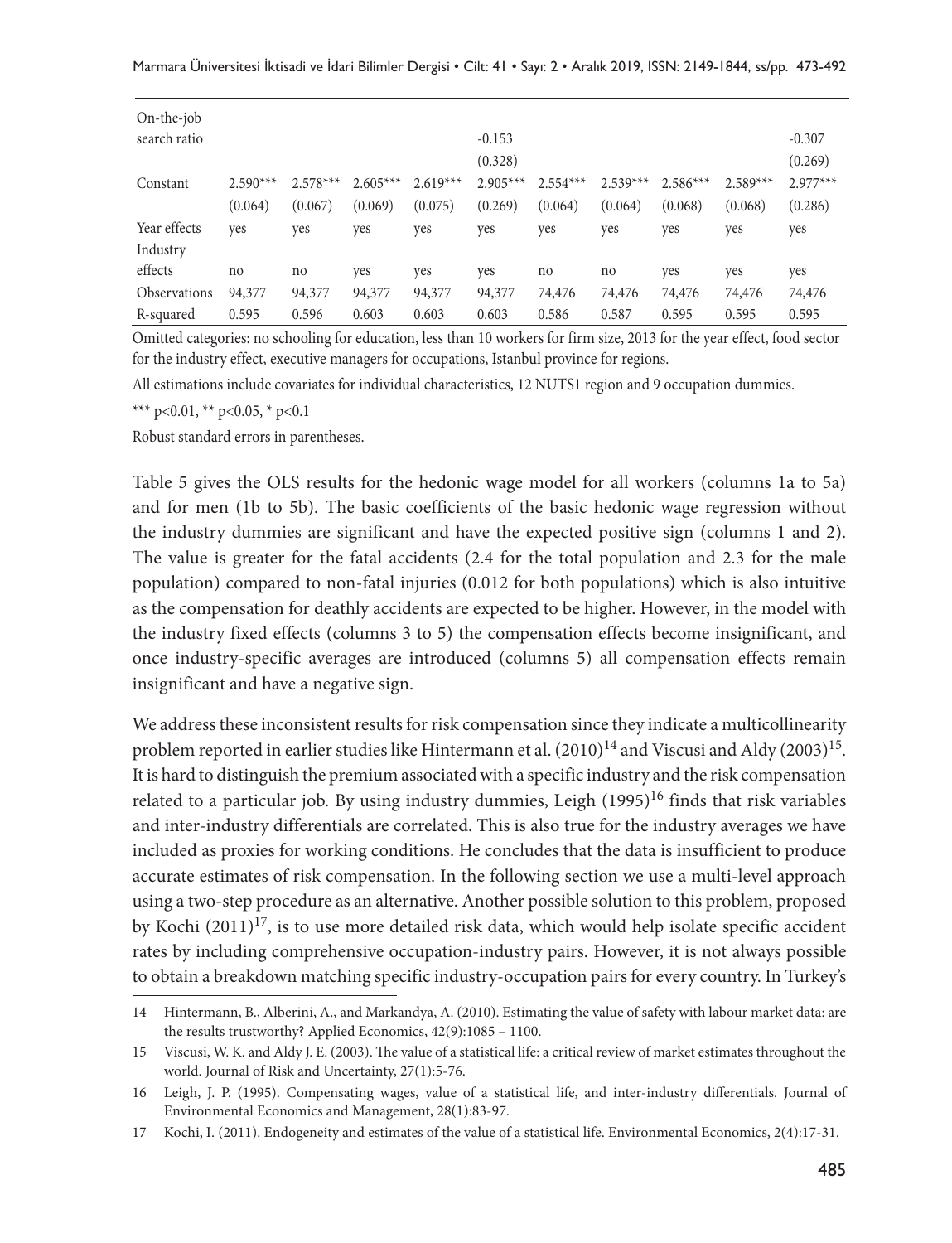case, Polat (2014)18 argues that gender-specific industry controls do not undermine the results for 2010 and 2011. A further limitation is that Eq. 1 estimates a labor supply model that suffers from endogeneity bias because it treats accident risks as uniform within each industry (Hwang et al., 1992).19 This bias is unavoidable and cannot be eliminated without an indicator capable of measuring workers' individual abilities or preferences.

Additionally, there are factors and mechanisms that may countervail the CWD and that we are not able to account for. A number of studies help highlight the role of the institutional setting in determining the safety of working conditions. For instance, reduced unionization and changes in liability rules both affect the size of compensating differentials (Kim and Fishback, 1999)<sup>20</sup>. Morantz  $(2011)^{21}$  finds that, for the mining industry, unionization leads to more frequent inspections and potential fines for safety violations. The institutional and regulatory constraints that are crucial for safer technology are not included in our analysis. Another offsetting effect comes from firms' behavior related to safety: when costly safety measures are adopted, the risk premium is reduced by the preventive technology. Assuming that accident risks can be eliminated by investing in safer technology, the trade-off between capital and risk would imply that less productive firms would hire workers willing to accept the associated risks. In this case, however, the cost of introducing safer technology and the premium associated with the risk undertaken by the workers should be equal. The equilibrium price would reinforce that risk premium should be paid according to the trade-off. In short, if productivity dispersion (wage differentials) reflects the level of firm-specific technology then more productive (with higher capital) firms should pay less to their workers for risky tasks than firms with less safe technology (Rosen, 1986). An alternative approach is to consider that the risk may be endogenous to the worker where the worker takes less risk. Guardo and Ziebarth (2019, p.  $134)^{22}$  provide evidence of the various institutional arrangements that provide incentives for the workers' risk averse behavior that also contributes to firms' profits and develop a model where "workers also supply safety and firms demand it. In turn, the firm pays higher wages for workers' provision of safety. As in the standard model, accident risk and wages will be positively correlated, but only to the extent that risk is "produced" by the firm or exogenously determined by technology. In contrast, when safety is produced by workers, our model predicts a negative relationship between the individual accident risk and wages. To the extent that workers' provision of safety prevents accidents, riskier jobs then appear safer than they actually are."

Unfortunately, due to data constraints, we are limited in estimating theses different mechanisms that may underlie the negative compensation. Given the prevalence of poor working conditions

<sup>18</sup> Polat, S. (2014). Wage compensation for risk: The case of Turkey. Safety Science, 70:153-160.

<sup>19</sup> Hwang, H.-S., Reed, W. R., and Hubbard, C. (1992). Compensating wage differentials and unobserved productivity. Journal of Political Economy, 100(4):835-858.

<sup>20</sup> Kim, S.-W. and Fishback, P. V. (1999). The impact of institutional change on compensating wage differentials for accident risk: South Korea, 1984-1990. Journal of Risk and Uncertainty, 18(3):231-248.

<sup>21</sup> Morantz, A. (2011). Does unionization strengthen regulatory enforcement-an empirical study of the mine safety and health administration. NYDJ Jegis. & Pub. Pol'y, 14:697.

<sup>22</sup> Guardado, J. R., and Ziebarth, N. R. (2019). Worker investments in safety, workplace accidents, and compensating wage differentials. International Economic Review, 60(1):133-155.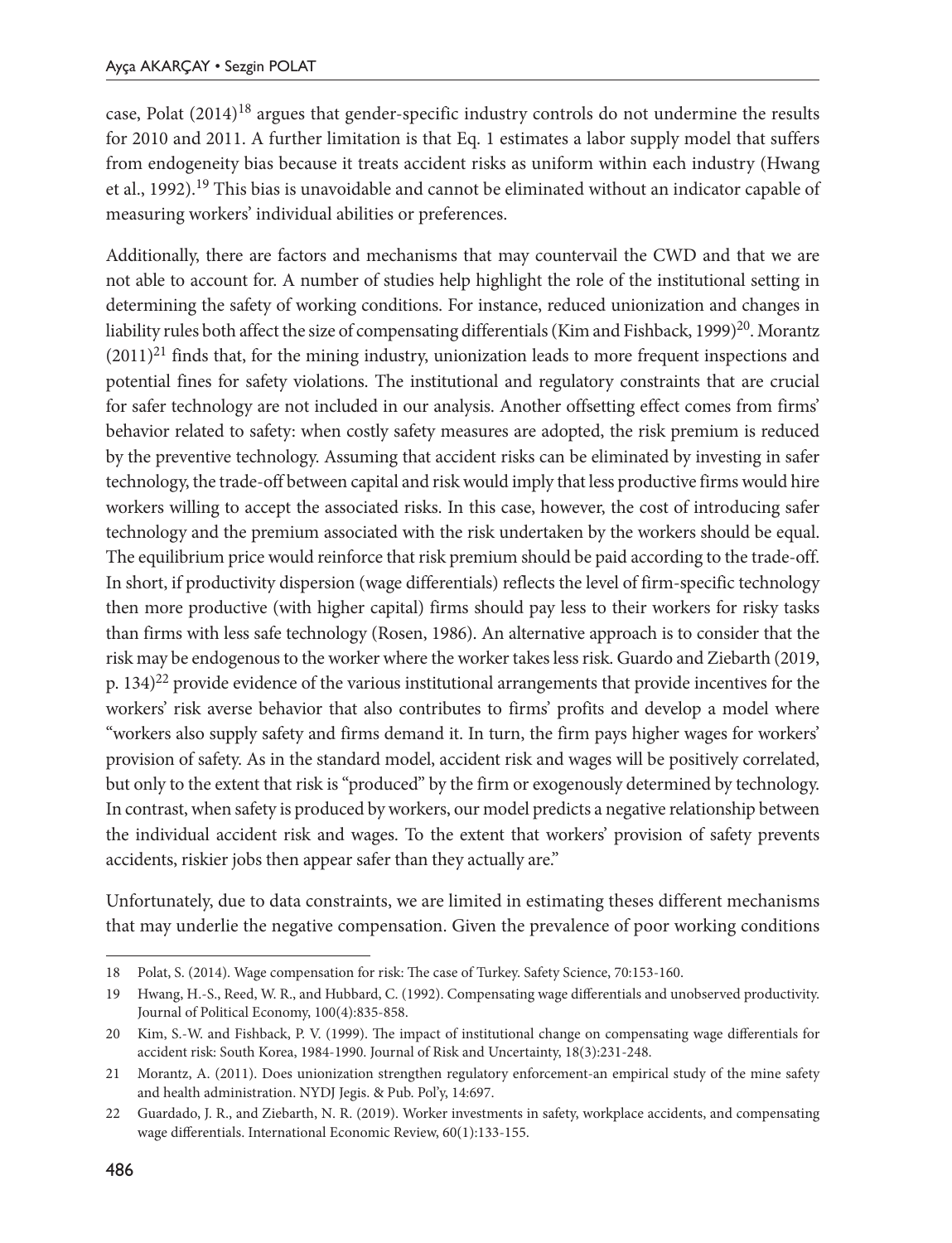on Turkey's labor market, in the following section we adopt an alternative estimation strategy in order to address the multicollinearity issue and improve our results.

### **3. Two-Step Procedure**

Industry wage differentials may not only reflect risk compensation but also industry-specific technology differences that are hard to identify with limited (pooled cross-sectional) data, although a multi-level approach could offer one improvement through a two-step procedure used to model hierarchical structures (Hanushek, 1974<sup>23</sup>; Saxonhouse, 1976<sup>24</sup>). Bryan and Jenkins  $(2016)^{25}$  discuss the effectiveness of a two-step procedure to isolate the source of variation by multi-leveling the estimation.

$$
\ln(w_{ijt}) = \alpha + \beta X_{ijt} + q_{jt} + \varepsilon_{ijt} \tag{2}
$$

$$
\hat{q}_{jt} = \delta I_{jt} + \mu p_{jt} + \eta_{ijt} \tag{3}
$$

In a similar vein we regress the raw wage differentials at the industrial level  $(q_{it})$  obtained in the first step (Eq.2) on the proxy variables that we think measure working conditions and environment (second stage). In the second step (Eq.3), the estimated industrial wage differentials  $(\hat{q}_{it})$  are regressed on accident risks and indicators such as industry averages (factor-weighted) proxying for unobserved risk ( $l_{it}$ ) and injury risk ( $p_{it}$ ) as in Eq. 1. The second stage also controls for the fixed effects for year and industry. The two-step procedure is thus expected to provide improved results in the presence of multi-collinearity correlation bias where the standard hedonic wage regression may be unable to differentiate industry wage differentials from the compensating premiums related to specific working conditions at the industry level (23 industries over a fiveyear period yields 115 number of observations).

We do not present the estimation results from the first-step regressions since they do not differ significantly from the expected dummy variables for industry-by-year pairs. Table 6 displays the results of the second stage with various specifications. All types of injuries are insignificant and have a negative sign (except models 1a and 1b). Overall the results suggest that the differentials are mainly explained by working conditions other than injury risk. Average years of tenure is a proxy for workforce turnover and firm-specific knowledge accumulation. High turnover may be a choice (good conditions) or a constraint (poor conditions); it may also capture the sectorspecific skill in which case turnover is expected to be low. This variable is also insignificant across specifications.

<sup>23</sup> Hanushek, E. A. (1974). Efficient estimators for regressing regression coefficients. The American Statistician, 28(2):66-67.

<sup>24</sup> Saxonhouse, G. R. (1976). Estimated parameters as dependent variables. The American Economic Review, 66(1):178- 183.

<sup>25</sup> Bryan, M. L. and Jenkins, S. P. (2016). Multilevel modelling of country effects: a cautionary tale. European Sociological Review, 32(1):3-22.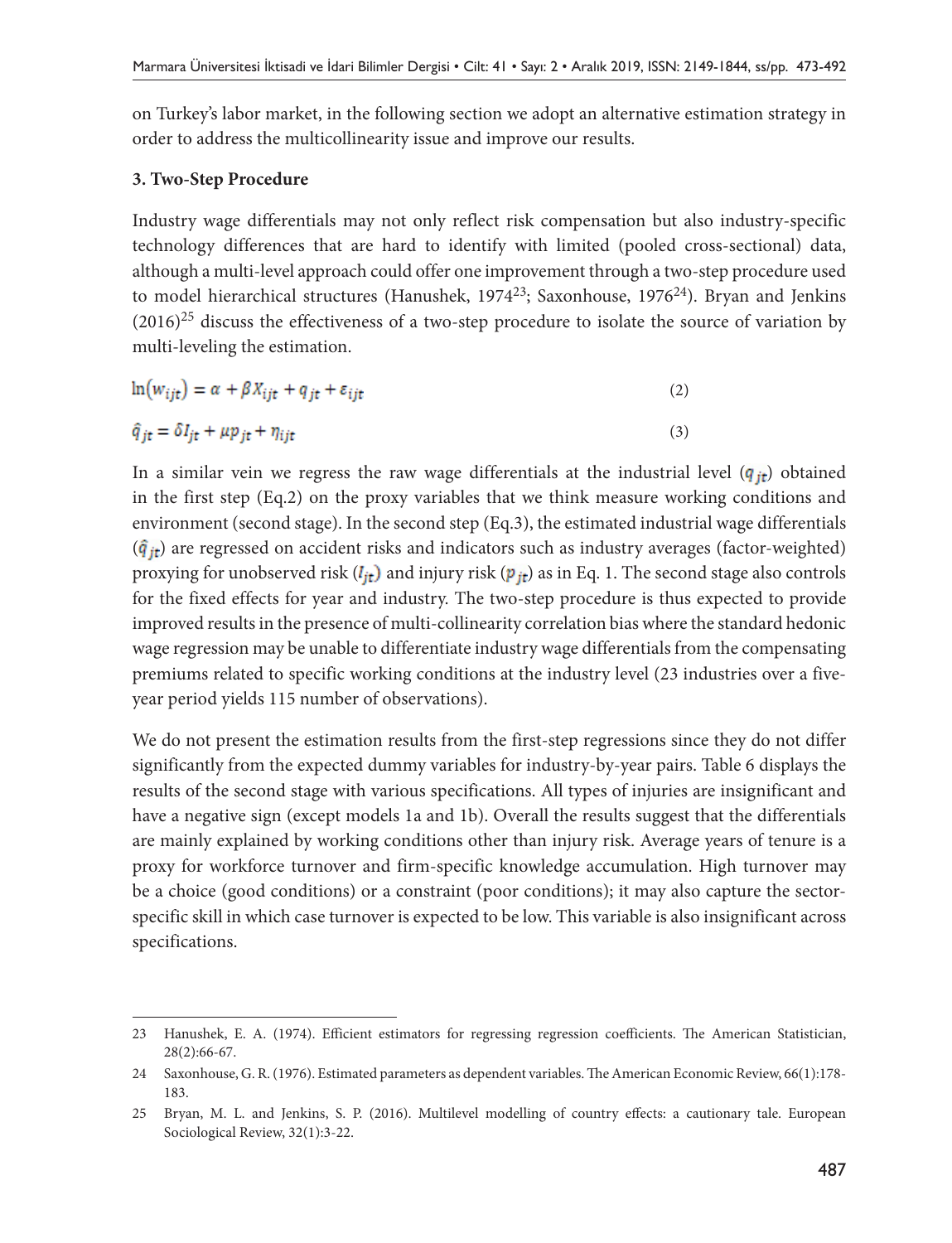The most significant covariates are working hours and the share of workers with post-secondary education, for all populations. As already mentioned, the role of longer working hours is important and needs further discussion. Low pay (less productive) sectors are associated with longer working hours<sup>26</sup>. The legal framework in Turkey allows firms to determine the working hours of each worker during a working week. According to the World Bank's Doing Business Index, $27$  the standard number of working hours in a day (Article 63, Labor Law; 2003) is restricted to eleven hours in Turkey, which is not common in most OECD countries, as the usual upper limit in practice is eight hours per day. Working hours commonly exceed the standard 45 hours per month<sup>28</sup> (without compensation) in both the formal and informal sectors in Turkey, as mentioned above.

Education is another factor that is likely to provide information regarding productivity. We have used alternative measurements such as the share of poorly educated population or average years of education. The share of workers with post-secondary education provided more significant results probably due to the fact that there is greater heterogeneity among this population across industries. As expected the sign is positive, its impact is more significant with a larger magnitude across specifications for the male population. This finding is line with Turkey's labor market structure: female labor participation increases with the level of education, such that wage differentials among the women are relatively lower compared to men. Men participate more at all levels of education and their wage differentials are larger. Other covariates are significant for the male population only in specifications including all covariates (10b, 11b and 12b). The informal worker ratio is significant and negative. This implies that industries with a larger share of informal employment are less productive. On-the-job search is included to control for job dissatisfaction also affects wage compensation negatively.

<sup>26</sup> Messenger et al. (2007, p.123) argue that, in developing countries "the relationship between working time and productivity is weak and increases in output are often fuelled by overtime work." Messenger, J. C., Lee, S., and McCann, D. (2007). Working time around the world: Trends in working hours, laws, and policies in a global comparative perspective. Routledge.

<sup>27</sup> World Bank. Doing Business Index. http://www.doingbusiness.org/data/exploretopics/employing-workers

<sup>28</sup> The minimum wage is paid on a monthly basis. Polat and Ulus (2014) argue that monthly wage dispersion provides evidence that minimum wage setting is binding in the formal sector whereas hourly wage dispersion is less bound by minimum wage legislation. Polat, S. and Ulus, M. (2014). Hours worked, wages and productivity. Mimeo, Department of Economics, Galatasaray University.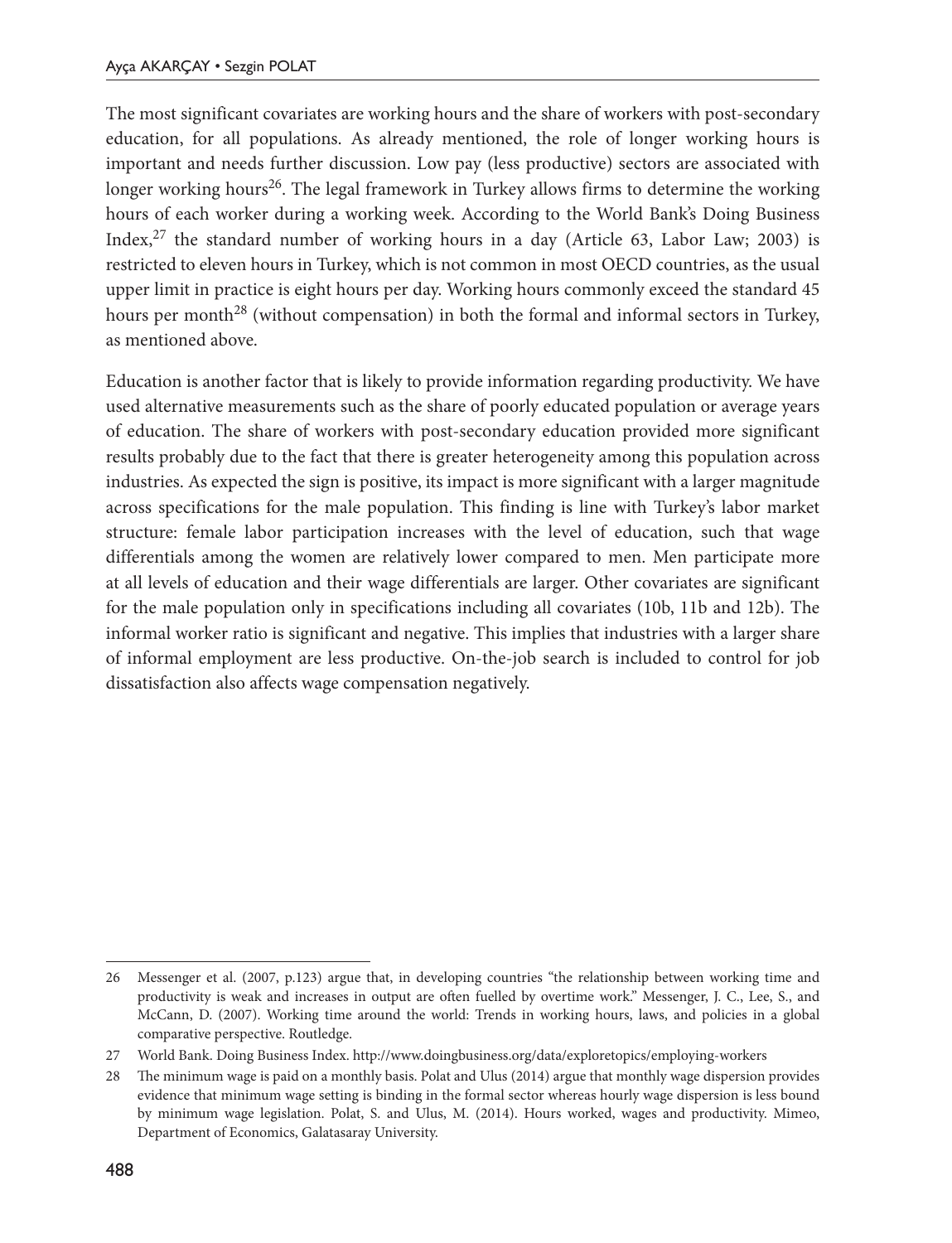Marmara Üniversitesi İktisadi ve İdari Bilimler Dergisi • Cilt: 41 • Sayı: 2 • Aralık 2019, ISSN: 2149-1844, ss/pp. 473-492 Marmara Üniversitesi İktisadi ve İdari Bilimler Dergisi • Cilt: 41 • Sayı: 2 • Aralık 2019, ISSN: 2149-1844, ss/pp. 473-492

 $(0.011)$  $(0.124)$  $(1.128)$  $(0.006)$  $(0.227)$  $(0.011)$  $(0.586)$  $(0.333)$  $-1.192$  $-0.007$  $-0.009$  $-0.090$  $-0.728$ (1.096) (1.028) (1.028) (1.028) (1.028) (1.028) (1.028) (1.028) (1.028) (1.128) (1.128) (1.128) (1.128) (1.128 (10.010) (0.010.01) (0.010.011) (0.010.011) (0.010) (0.010.011) (0.010.011) (0.010.011) (0.010.011) (0.010.011 (0.006) (0.0070) (0.0070) (0.0070) (0.0070) (0.0070) (0.007070) (0.007070707070707070707070707070707 0.371  $(0.193)$   $(0.227)$   $(0.231)$   $(0.231)$   $(0.227)$   $(0.222)$ 0.006 (0.01010) (0.01010) (1.01010) (0.01010) (0.01010) (0.01010) (0.01010) (0.011) (0.011) (0.011) (0.01  $(0.126)$   $(0.127)$   $(0.127)$   $(0.124)$   $(0.122)$   $(0.124)$  $(0.456)$   $(0.589)$   $(0.571)$   $(0.586)$ 0.493 (0.015) (0.027) (0.333) (0.022) (0.054) (0.027) (0.012) (0.366) (0.410) (0.377) (0.319) (0.333) 0.943  $(12a)$ Fatal injury per 10000 worker 0.238 -1.192 -0.685 -1.2020 -0.685 -1.2020 -0.685 -1.2020 -1.2020 -1.192 worker -0.007 -0.001 -0.007 -0.007 Average regular working hours -0.014\*\* -0.007 -0.006 -0.007 -0.009\* -0.009 Informal worker ratio -0.031 -0.068 -0.080 -0.111 -0.095 -0.090 On-the-job search ratio -0.420 -0.648 -0.652 -0.728 Post-secondary worker ratio 0.371 0.372 0.380\* 0.380 0.338 0.338 0.333 0.333 0.363 0.379\* 0.3771 0.371 Average years of job tenure 0.006 0.006 0.006 0.006 0.009 0.009 0.009 0.009 0.006 0.006 0.006 0.006 0.006 0.006 Constant 0.025 0.025 0.025 0.025 0.025 0.025 0.025 0.025 0.026 0.7625 0.0281 0.321 0.3210 0.325 0.479 0.325 0. P\$10.927 0.927 0.927 0.9261 0.9261 0.928 0.928 0.9281 0.9281 0.928 0.928 0.928 0.928 0.928 0.928 0.943 0.943 0 (1a) (2a) (3a) (4a) (5a) (6a) (7a) (8a) (9a) (10a) (11a) (12a) res yes  $115$ Observations 115 115 115 115 115 115 115 115 115 115 115 115 Year effects yes yes yes yes yes yes yes yes yes yes yes yes Industry effects yes yes yes yes yes yes yes yes yes yes yes yes  $-0.009*$  $(0.571)$  $(0.319)$  $(1.118)$  $(0.005)$  $0.379*$  $(0.222)$  $(0.010)$  $(0.122)$  $-0.652$  $-1.205$  $-0.095$ 0.006 0.479 0.943  $(11a)$ yes 115 yes  $(0.010)$  $(0.006)$  $(0.124)$  $(0.589)$  $(0.227)$  $(0.011)$  $-0.648$  $-0.007$  $-0.007$  $-0.111$  $(0.377)$ 0.363 0.006 0.361 0.942  $(10a)$ ves ves  $115$ Table 6: Two-step procedure (second stage results, pooled cross-section, 2013-17) **Table 6:** Two-step procedure (second stage results, pooled cross-section, 2013-17)  $(0.011)$  $(0.007)$  $(0.231)$  $(0.127)$  $(0.410)$  $-0.006$  $0.080$  $-0.001$ 0.333 0.310 0.937 res 115  $(9a)$ yes  $(1.063)$  $(0.006)$  $(0.226)$  $(0.127)$  $(0.366)$  $-0.685$  $-0.007$  $-0.068$ 0.338 0.381 0.938  $(8a)$ yes 115 ves All workers All workers  $(0.456)$  $(0.012)$  $-0.420$ 0.018 0.928  $(7a)$ res 115 yes  $(0.126)$  $(0.027)$  $-0.031$ 0.015 0.926 115  $(6a)$ es res  $(0.010)$  $-0.043$  $(0.054)$ 0.009 0.928  $(5a)$ res yes 115  $(0.193)$  $-0.038*$  $(0.022)$  $0.380*$ 0.937  $115$  $(4a)$ ves res  $-0.014**$  $0.768**$  $(0.333)$  $(0.006)$ 0.931  $(3a)$ ves ves 115  $(0.027)$  $(0.010)$  $-0.007$ 0.025 0.927  $(2a)$ ves 115 ves  $(1.096)$  $(0.015)$  $0.007$ 0.238 0.926  $(1a)$ res yes 115 Average regular working hours Fatal injury per 10000 worker Post-secondary worker ratio Average years of job tenure Non-fatal injury per 100 Non-fatal injury per 100 On-the-job search ratio Informal worker ratio Industry effects Observations Year effects R-squared  $\mbox{Constant}$ worker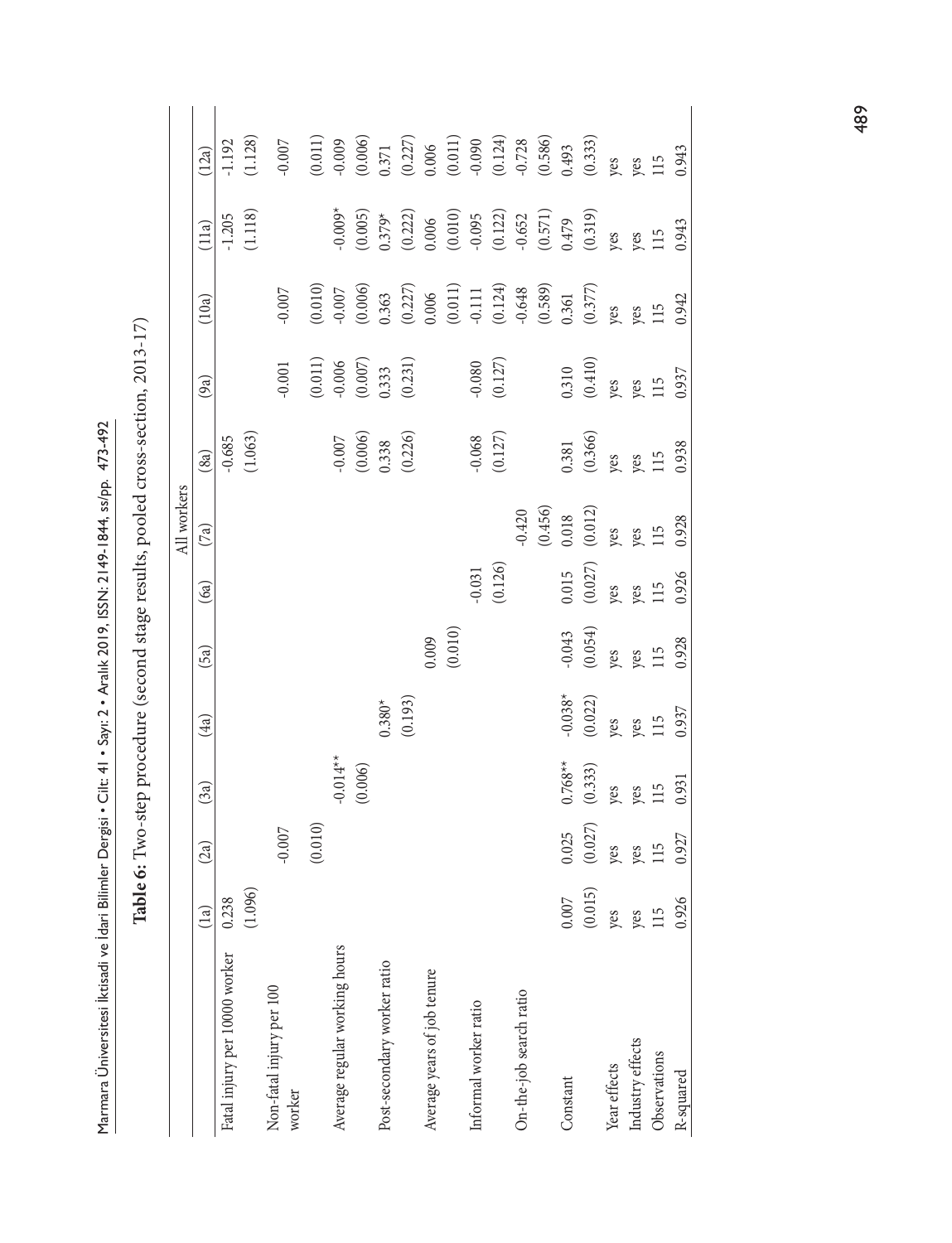| ١<br>Þ           |
|------------------|
| €<br>í<br>è<br>2 |
|                  |

|                                         |                   |                                |                                |                                |                                          |                                                | Men                                                          |                                                                        |                                                            |                                                                                                                                                                                |                                                                                                                                                                                        |                                                                                                                                                                                                                        |
|-----------------------------------------|-------------------|--------------------------------|--------------------------------|--------------------------------|------------------------------------------|------------------------------------------------|--------------------------------------------------------------|------------------------------------------------------------------------|------------------------------------------------------------|--------------------------------------------------------------------------------------------------------------------------------------------------------------------------------|----------------------------------------------------------------------------------------------------------------------------------------------------------------------------------------|------------------------------------------------------------------------------------------------------------------------------------------------------------------------------------------------------------------------|
|                                         | (1b)              | (2b)                           | (3b)                           | $\left( 4b\right)$             | (5b)                                     | (6b)                                           | (7b)                                                         | (8b)                                                                   | (9b)                                                       | (10b)                                                                                                                                                                          | (11b)                                                                                                                                                                                  | (12b)                                                                                                                                                                                                                  |
| Fatal injury per 10000 worker           | 0.300             |                                |                                |                                |                                          |                                                |                                                              |                                                                        |                                                            |                                                                                                                                                                                | 1.109                                                                                                                                                                                  | 1.120                                                                                                                                                                                                                  |
|                                         | (1.098)           |                                |                                |                                |                                          |                                                |                                                              | $-0.542$<br>(1.000)                                                    |                                                            |                                                                                                                                                                                | (0.933)                                                                                                                                                                                | (934)                                                                                                                                                                                                                  |
| Non-fatal injury per 100<br>worker      |                   | $-0.003$                       |                                |                                |                                          |                                                |                                                              |                                                                        | $0.004$                                                    | 0.005                                                                                                                                                                          |                                                                                                                                                                                        | 0.005                                                                                                                                                                                                                  |
|                                         |                   | (0.011)                        |                                |                                |                                          |                                                |                                                              |                                                                        |                                                            | $(0.009)$<br>$-0.008$<br>$(0.006)$<br>$(0.008)$<br>$(0.230)$<br>$-0.268*$<br>$-0.268*$<br>$-0.268*$<br>$-0.268*$<br>$(0.466)$<br>$(0.466)$<br>$(0.463)$<br>$(0.375)$<br>$y$ es |                                                                                                                                                                                        | $\begin{array}{l} (0.010)\\ -0.010^{*}\\ 0.474^{*}\\ (0.223)\\ 0.0007\\ (0.0007)\\ -0.241^{*}\\ (0.128)\\ -0.893^{*}\\ (0.471)\\ 0.564^{*}\\ (0.471)\\ 0.564^{*}\\ (0.38)\\ \text{yes}\\ \text{yes}\\ 115 \end{array}$ |
| Average regular working hours           |                   |                                |                                |                                |                                          |                                                |                                                              |                                                                        |                                                            |                                                                                                                                                                                |                                                                                                                                                                                        |                                                                                                                                                                                                                        |
|                                         |                   |                                | $0.018**$<br>(0.007)           |                                |                                          |                                                |                                                              | $\begin{array}{l} -0.010 \\ (0.007) \\ 0.383^* \\ (0.227) \end{array}$ | $(0.012)$<br>$-0.009$<br>$(0.007)$<br>$0.385$<br>$(0.234)$ |                                                                                                                                                                                |                                                                                                                                                                                        |                                                                                                                                                                                                                        |
| Post-secondary worker ratio             |                   |                                |                                |                                |                                          |                                                |                                                              |                                                                        |                                                            |                                                                                                                                                                                |                                                                                                                                                                                        |                                                                                                                                                                                                                        |
|                                         |                   |                                |                                | $0.434**$<br>(0.197)           |                                          |                                                |                                                              |                                                                        |                                                            |                                                                                                                                                                                |                                                                                                                                                                                        |                                                                                                                                                                                                                        |
| Average years of job tenure             |                   |                                |                                |                                |                                          |                                                |                                                              |                                                                        |                                                            |                                                                                                                                                                                |                                                                                                                                                                                        |                                                                                                                                                                                                                        |
|                                         |                   |                                |                                |                                | (0.009)                                  |                                                |                                                              |                                                                        |                                                            |                                                                                                                                                                                |                                                                                                                                                                                        |                                                                                                                                                                                                                        |
| Informal worker ratio                   |                   |                                |                                |                                |                                          | 0.051                                          |                                                              |                                                                        |                                                            |                                                                                                                                                                                |                                                                                                                                                                                        |                                                                                                                                                                                                                        |
|                                         |                   |                                |                                |                                |                                          | (0.131)                                        |                                                              | $-0.179$<br>(0.125)                                                    | $-0.205$<br>(0.139)                                        |                                                                                                                                                                                |                                                                                                                                                                                        |                                                                                                                                                                                                                        |
| On-the-job search ratio                 |                   |                                |                                |                                |                                          |                                                |                                                              |                                                                        |                                                            |                                                                                                                                                                                |                                                                                                                                                                                        |                                                                                                                                                                                                                        |
|                                         |                   |                                |                                |                                |                                          |                                                |                                                              |                                                                        |                                                            |                                                                                                                                                                                |                                                                                                                                                                                        |                                                                                                                                                                                                                        |
| Constant                                | 0.001             | 0.10                           | $0.997**$                      | $-0.047**$                     |                                          |                                                |                                                              |                                                                        |                                                            |                                                                                                                                                                                |                                                                                                                                                                                        |                                                                                                                                                                                                                        |
|                                         | (0.017)           |                                |                                |                                |                                          |                                                |                                                              |                                                                        |                                                            |                                                                                                                                                                                |                                                                                                                                                                                        |                                                                                                                                                                                                                        |
| Year effects                            | yes<br>yes<br>115 | $(0.026)$<br>yes<br>yes<br>115 | $(0.403)$<br>yes<br>yes<br>115 | $(0.021)$<br>yes<br>yes<br>115 | $-0.053$<br>(0.044)<br>yes<br>yes<br>yes | $\frac{(0.014)}{(0.025)}$<br>yes<br>yes<br>115 | $-0.596$<br>(0.394)<br>0.016<br>(0.010)<br>yes<br>yes<br>yes | $0.540$<br>(0.398)<br>yes<br>yes<br>yes                                | $0.487$<br>(0.408)<br>yes<br>yes<br>yes                    |                                                                                                                                                                                | $-0.010^*$<br>$(0.006)$<br>$(0.476^{**}$<br>$(0.221)$<br>$(0.007$<br>$-0.255^{**}$<br>$-0.255^{**}$<br>$-0.3836^{*}$<br>$(0.467)$<br>$(0.467)$<br>$(0.699^{*}$<br>$(0.332)$<br>$y$ pes |                                                                                                                                                                                                                        |
| Industry effects                        |                   |                                |                                |                                |                                          |                                                |                                                              |                                                                        |                                                            |                                                                                                                                                                                |                                                                                                                                                                                        |                                                                                                                                                                                                                        |
| Observations                            |                   |                                |                                |                                |                                          |                                                |                                                              |                                                                        |                                                            |                                                                                                                                                                                |                                                                                                                                                                                        |                                                                                                                                                                                                                        |
| R-squared                               | 0.913             | 0.913                          | 0.921                          | 0.927                          | 0.915                                    | 0.913                                          | 0.916                                                        | 0.930                                                                  | 0.930                                                      | 0.939                                                                                                                                                                          | 0.940                                                                                                                                                                                  | 0.940                                                                                                                                                                                                                  |
| *** $p$ <0.01, ** $p$ <0.05, * $p$ <0.1 |                   |                                |                                |                                |                                          |                                                |                                                              |                                                                        |                                                            |                                                                                                                                                                                |                                                                                                                                                                                        |                                                                                                                                                                                                                        |

Robust standard errors in parentheses. Robust standard errors in parentheses.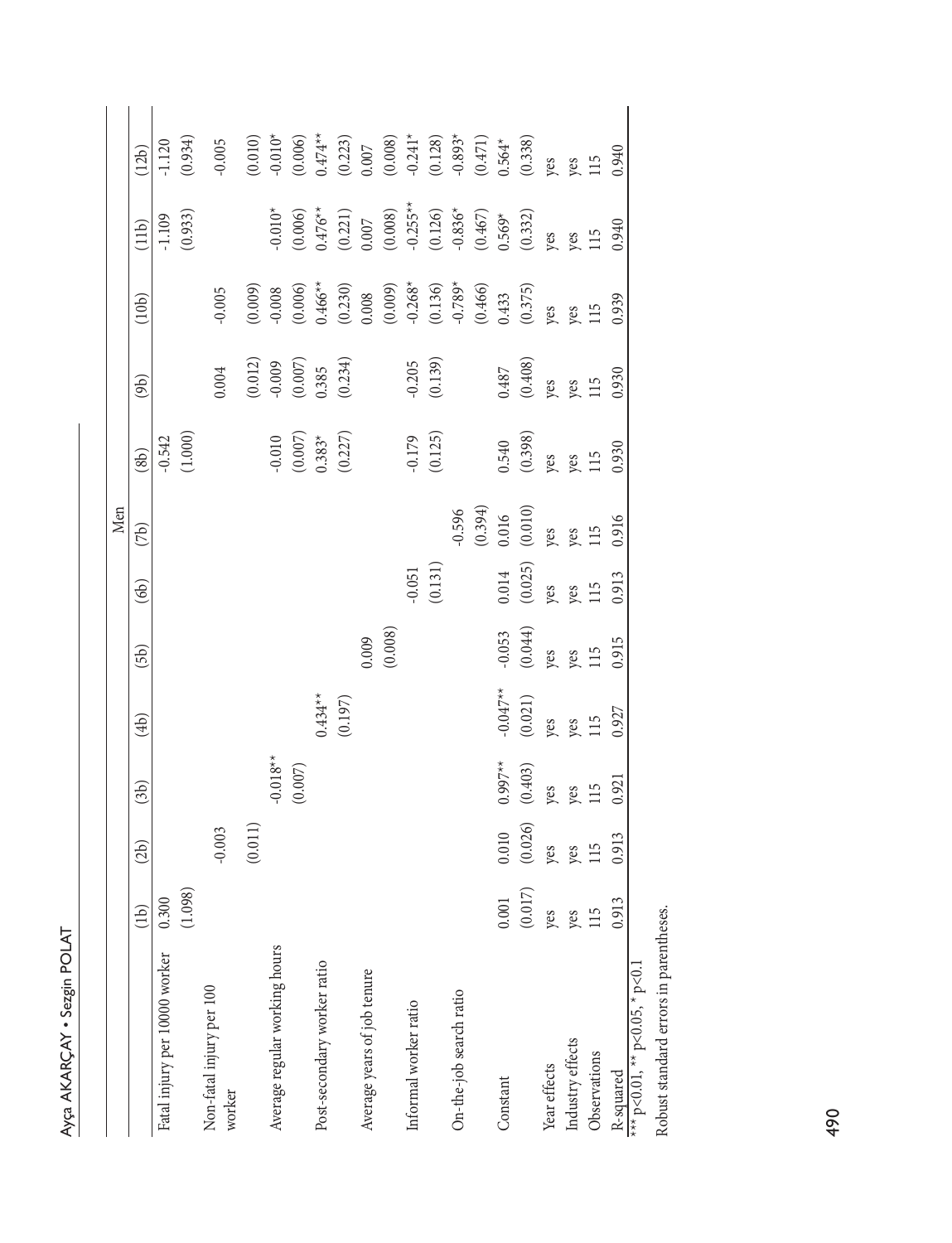### **4. Conclusion**

We tested the compensating wage differentials hypothesis for the case of Turkey, using official industrial occupational injury figures provided by Turkey's Ministry of Labor and Social Security based on the records of Social Security Institution, and data from Household Labor Force Surveys for wages and for the construction of industry specific variables, for the 2013-2017 period. The compensating wage differential (CWD) hypothesis predicts that workers in occupations with riskier, less safe, environments are compensated, such that wages in riskier jobs are expected to be higher (risk premium).

The standard hedonic wage equation for fatal and non-fatal occupational injury risk at the industrial level gave inconsistent results. In particular, the positive risk compensation predicted by the CWD hypothesis disappeared after controlling for industry effects. To provide an alternative estimation, we followed a two-step procedure by regressing injury risk and industry-specific averages on the industry wage differentials. Again, we find that the impact of the injury risk on the industry wage differentials is insignificant, and contrary to the CWD, its sign is negative.

We further find that longer working hours, share of informal employment and on-the-job search (as a proxy for job dissatisfaction) in Turkey are associated with lower wage compensation at the industry level. We therefore argue that compensation for risk does not explain wage differentials, even when sector-specific factors are included to control for productivity differences. These findings reinforce the argument that labor segmentation theory is more relevant, considering that Turkey's labor market institutions perform relatively poorly, that working hours are longer and that its informal sector has a larger share than in other OECD countries.

Finally, although multi-leveling improves the estimation compared to the standard hedonic regression, these results should be interpreted cautiously as further research is needed to address the shortcomings of this study. In particular, greater than two-digit disaggregation of sectors may refine the relationship between low pay and poor working conditions more clearly, and allow to consider a larger number of sectors beyond the manufacturing sector. Improvement in data collection would also contribute to the analysis, through records and surveys that would provide more detailed information on firms and informal workers in relation with occupational injuries.

### **References**

BİLİR, N. (2016). Occupational Safety and Health Profile: Turkey. ILO.

- BRYAN, M. L. and Jenkins, S. P. (2016). Multilevel modelling of country effects: a cautionary tale. European Sociological Review, 32(1):3-22.
- EUROFOUND. European Working Conditions Surveys. https://www.eurofound.europa.eu/data/europeanworking-conditions-survey
- EUROPEAN UNION (2012) European Statistics on Accidents at Work (ESAW). Summary methodology. Eurostat Methodologies and Working papers.
- GUARDADO, J. R., and Ziebarth, N. R. (2019). Worker investments in safety, workplace accidents, and compensating wage differentials. International Economic Review, 60(1):133-155.